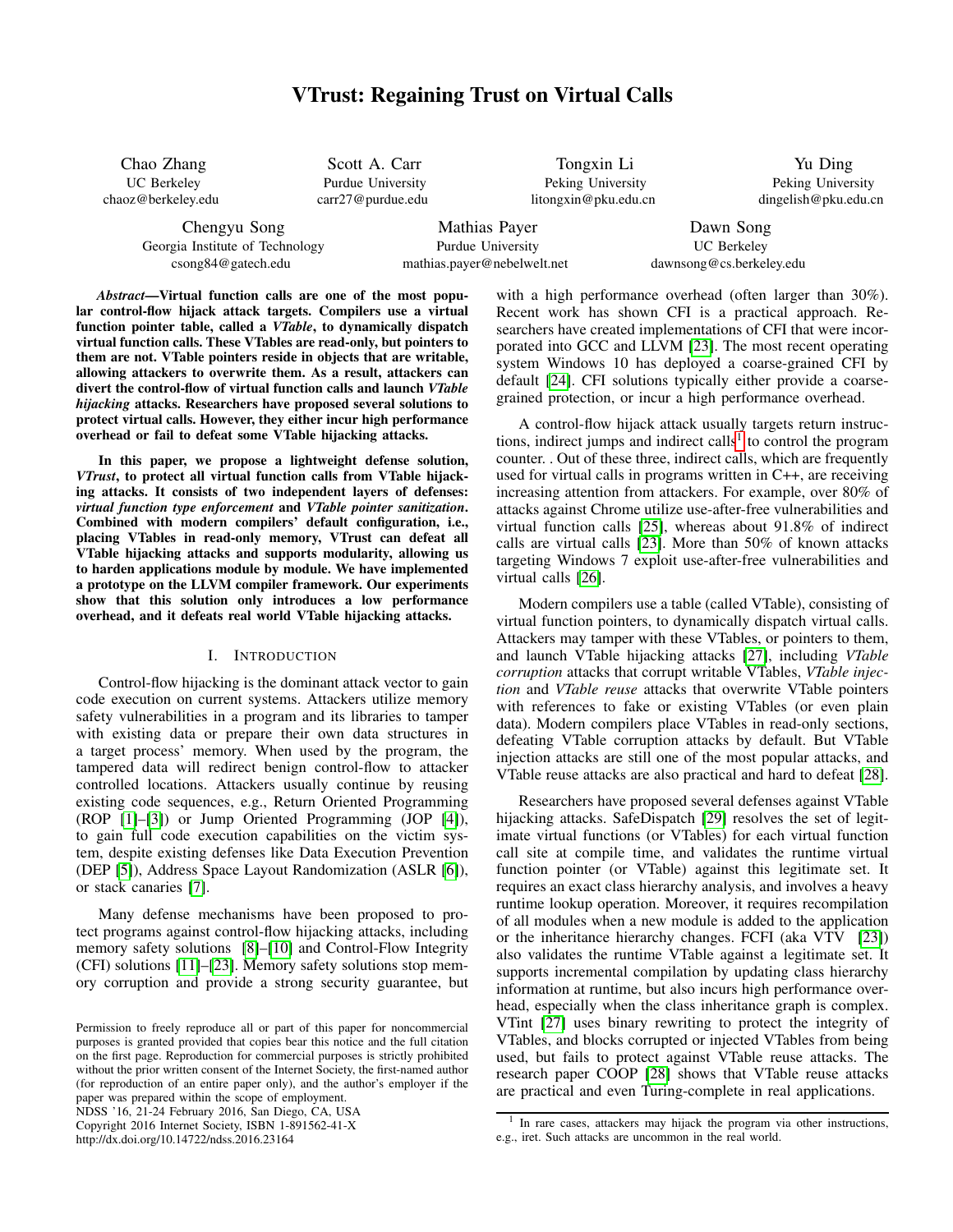

<span id="page-1-0"></span>Fig. 1. Illustration of VTrust's overall defense. The layer 0 defense (i.e., placing VTables in read-only sections to protect their integrity) is deployed by modern compilers by default, and thus provides an extra layer of defense for free. The layer 1 defense enforces virtual functions' type at runtime. It defeats all VTable reuse attacks, and also defeats VTable injection attacks if there are no writable code sections. The layer 2 defense enforces the validity of VTable pointers. It defeats VTable injection attacks even if there are writable code sections.

In this paper, we propose a lightweight solution VTrust to protect virtual calls from all VTable hijacking attacks. It first validates the validity of virtual function pointers, and then optionally validates the validity of VTables. As shown in [Figure 1,](#page-1-0) it consists of two layers of defense: (1) *virtual function type enforcement* and an optional layer (2) *VTable pointer sanitization*. In the first layer, we instrument virtual calls with an additional check to match the runtime target function's type with the one expected in the source code. Each virtual function call site is enforced to invoke virtual functions with the same name and argument type list, and a compatible class relationship. Ideally, this layer is able to defeat all VTable hijacking attacks, if we can check virtual functions' type at runtime, e.g., by utilizing RTTI (RunTime Type Information). However, this would cause a very high performance overhead [\[30\]](#page-14-7).

Our solution encodes the virtual functions' type information into hash signatures, and matches the signatures at runtime. It provides a fine-grained protection against VTable hijacking attacks. Essentially, it is a C++-aware fine-grained CFI policy. As far as we know, all existing signature-based CFI solutions do not utilize the name of virtual functions and its associated class information to protect virtual calls, causing a loss of precision. On the other hand, taking function name and class information into consideration is not a trivial task. We are the first to present such a C++-aware precise signaturebased CFI implementation for virtual calls.

Unlike other CFI solutions [\[11\]](#page-13-8), VTrust supports separate compilation. The signatures can be computed within each module, without any dependency on external modules, allowing us to harden applications module by module. It introduces a very low performance overhead, e.g., 0.31% for Firefox and 0.72% for SPEC2006. It is able to defeat all VTable reuse attacks, including the COOP attack [\[28\]](#page-14-5). It is also able to defeat all VTable injection attacks, if target applications do not have writable code (e.g., dynamically generated code). Given that modern systems are protected by DEP, attackers cannot overwrite read-only code to forge virtual functions with correct signatures. Thus this layer of defense is practical and useful in the real world, because (1) most applications do not have writable code, and (2) forging signatures in writable code is hard due to defenses like ASLR and JIT spraying [\[31\]](#page-14-8) mitigations. We strongly recommend deploying this defense in practice.

For applications with writable code, attackers may launch VTable injection attacks, as shown in [Figure 1\(](#page-1-0)b). Traditional signature-based CFI solutions fail to defeat this type of attacks. We provide an extra optional layer of defense, to defeat VTable injection attacks that are launched by forging virtual functions with signatures in writable code memory. In this layer, we ensure that each VTable pointer points to a *valid* VTable at runtime by sanitizing the writable and untrusted VTable pointers. More specifically, we encode legitimate VTable pointers when initializing objects and decode them before virtual function calls. In this way, it blocks illegal (forged) virtual functions from being used, by blocking illegal VTables from being used. Even if attackers can forge virtual functions with correct signatures to bypass the first layer of defense, they cannot call them because VTables are all sanitized.

Since this layer of defense changes the representation of VTable pointers, it ensures we can protect all uses of VTable pointers, e.g., RTTI lookup or virtual base objects indexing, or corner cases like custom virtual calls written in assembly. Traditional solutions, e.g., SafeDispatch [\[29\]](#page-14-6) and FCFI [\[23\]](#page-14-0), only cover regular virtual call instructions and are unable to identify these attack surfaces or protect them from being exploited.

We implemented a prototype on the LLVM compiler framework and tested the prototype on the SPEC CPU2006 benchmark [\[32\]](#page-14-9), and the browser Firefox. The first layer and the second layer of defense introduce an overhead of about 0.31% and 1.80% respectively for Firefox, and an overhead of about 0.72% and 1.40% respectively for SPEC CPU2006. We also evaluated VTrust against several real world exploits targeting browsers, as well as exploits targeting some real world CTF (Capture The Flag) challenge programs. It showed VTrust is able to defeat them all.

In summary, our VTrust defense solution has the following key advantages:

- This solution is *effective*. It provides a fine-grained protection for virtual calls and defeats all different *VTable hijacking* attacks. Case-studies show that it defeats real world exploits.
- The defense is *efficient*. For applications without dynamic generated code, it introduces about 0.72% performance overhead. For other applications, it introduces an overhead of 2.2%.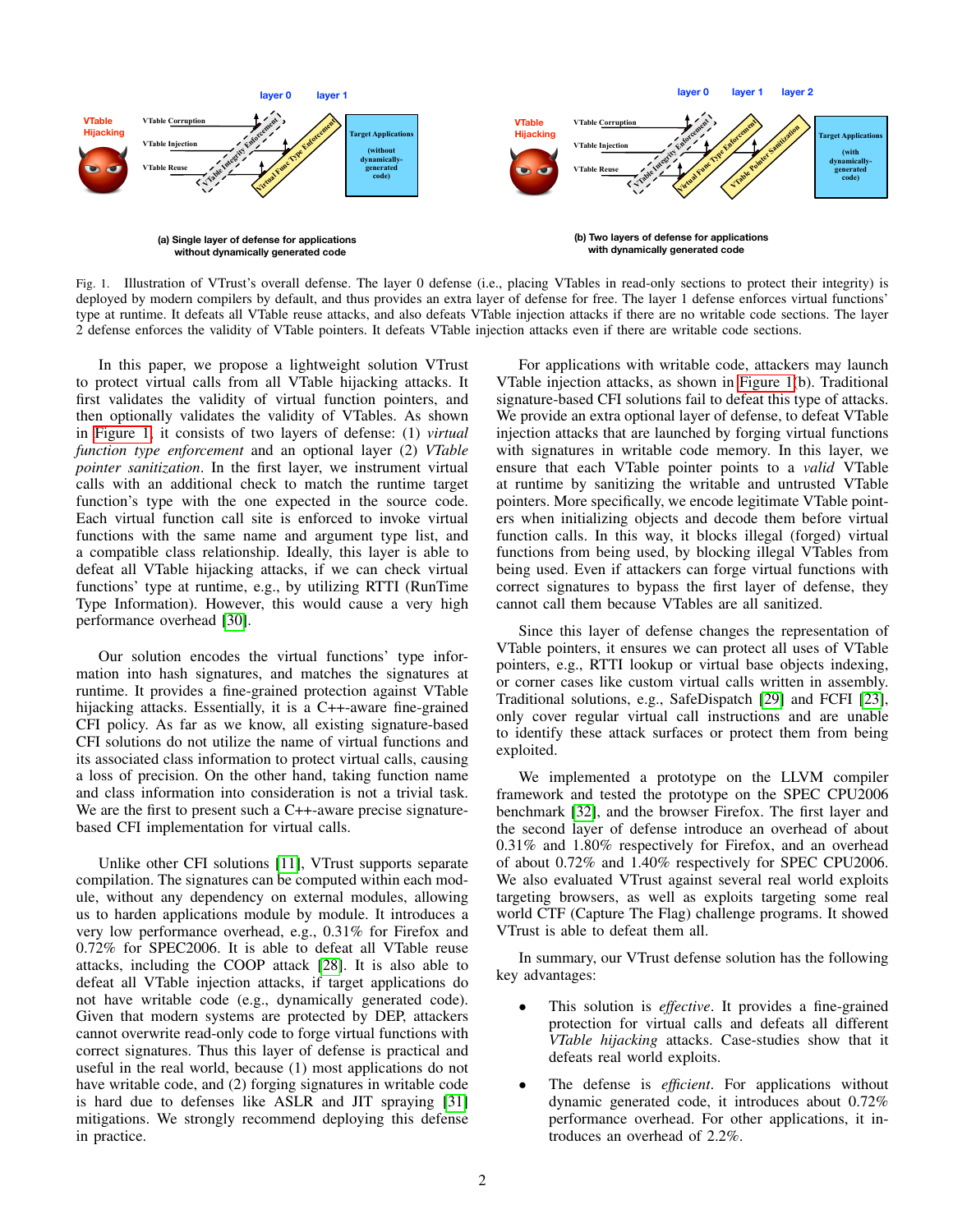

<span id="page-2-1"></span>Fig. 2. Illustration of a virtual function call  $Base1: v f4()$ , including the source code (a), the runtime memory layout (b and c) and the executable code (d), as well as the executable code after deploying VTrust's defense (e). The layer 2 defense is only necessary for applications with writable code sections. The layer 1 defense is sufficient for most applications.

- It has *modularity support*, allowing us to harden applications module by module. Whenever a new module is added, or the class inheritance tree grows, we do not need to recompile other modules.
- Its program analysis process is lightweight and fast. Unlike other solutions, VTrust does not require the whole class inheritance graph of the applications.

The remainder of this paper is organized as follows: we describe the threat model in [Section II.](#page-2-0) The design and implementation of our multi-layer defense solution is described in [Section III](#page-3-0) and [Section IV.](#page-6-0) We evaluate the performance and security of VTrust in [Section V,](#page-8-0) compare our approach with related work in [Section VI,](#page-11-0) and conclude in [Section VII.](#page-13-9)

#### II. THREAT MODEL

<span id="page-2-0"></span>We assume a powerful yet realistic attacker model. Our model gives the attacker full control over all writable memory and allows arbitrary reads from any readable memory. While being conservative, this assumption is realistic as an attacker may use a vulnerability repeatedly, e.g., spawning threads to attack other threads.

#### *A. Defense Mechanisms*

We assume that protections against code injection and code corruption are in place (e.g., through DEP/NX bits for nonexecutable regions). All current operating systems make use of DEP. We also assume that attackers cannot remap memory regions (e.g., setting a VTable region writable, or setting a data region executable) to bypass DEP.

Our defense mechanism protects virtual calls only, we therefore assume auxiliary protections for return instructions, indirect jump instructions and any other indirect call instructions are deployed in the application. For example, we assume that the compiler uses fixed base addresses and bound checks when compiling jump tables (e.g., for switch statements). In other words, we assume indirect control transfers except virtual function calls are all well-protected. Attackers cannot hijack the control flow until they reach the virtual function calls. In addition, non-control-data attacks [\[33\]](#page-14-10), [\[34\]](#page-14-11) that may lead to control-flow hijacking are out of the scope of this paper.

#### *B. Attack Surface*

As specified in the C++ ABI [\[35\]](#page-14-12), all virtual functions are dispatched through VTables. As shown in [Figure 2\(](#page-2-1)d), a virtual function is dispatched in three steps: (i) read the VTable pointer from the object, (ii) dereference the VTable pointer (plus the target function's index) to get the target virtual function pointer, and (iii) invoke the target virtual function by indirectly calling the function pointer. The latter two steps may be encoded in one instruction, e.g., call  $[ear+0x0C]$ .

The VTable mechanism enables virtual function dispatch, access to the base class object, and runtime type information (RTTI). However, it also introduces an attack surface. Objects are usually allocated at runtime and stored in writable memory (e.g., on the heap or stack), so the VTable pointers are untrusted and may be overwritten by attackers. As a result, the target virtual functions read from VTables are untrusted and may be hijacked.

Any successful attack against virtual function calls must either (i) corrupt a VTable or (ii) a VTable pointer, to change the target virtual function pointer. *VTable corruption* attacks modify VTables directly, overwriting function pointers in VTables with attacker-controlled values. For this attack vector the adversary directly controls the target of the virtual function call. Modern compilers place VTables in read-only sections, defeating this kind of attacks by default. The alternate form of attack corrupts the VTable pointer, forcing the program to load the VTable from an alternate location. For this attack vector, the attackers indirectly control the target virtual function calls.

There are two flavors of the latter attack: *VTable injection* attacks and *VTable reuse* attacks, depending on where the overwritten VTable pointers point to. In VTable injection attacks, the adversary injects a surrogate virtual table that is populated with attacker-controlled virtual function pointers. In VTable reuse attacks, the attacker reuses existing VTables out of context (e.g., using a different class' VTable or using an offset to a VTable), or even reuses existing data as VTables.

In practice, VTable injection attacks are the most frequently used VTable hijacking attack vector. Attackers can craft arbitrary VTables containing invalid virtual function pointers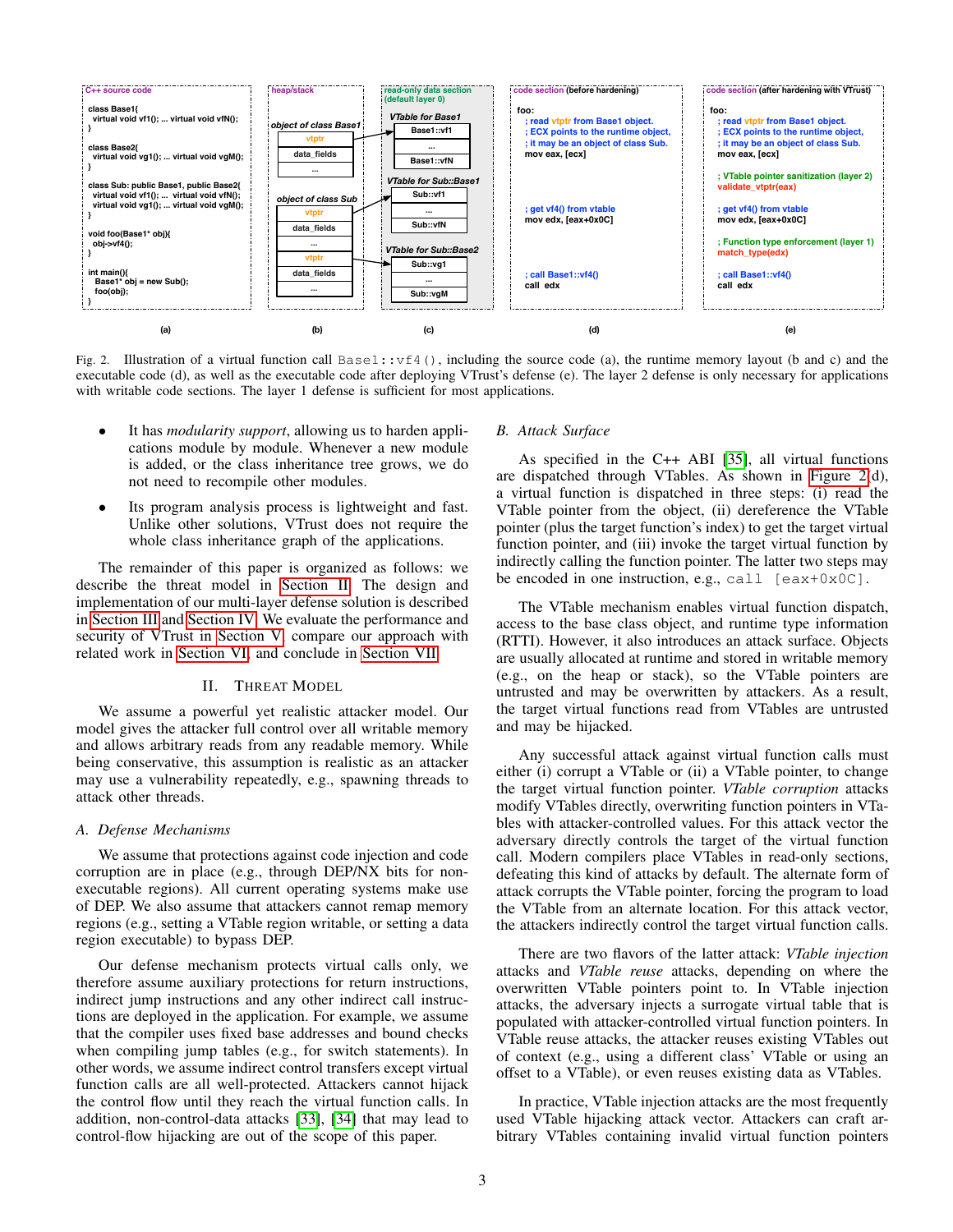pointing to code gadgets (e.g., ROP gadgets) or dynamically generated code sequences (e.g., JIT spraying). Combined with ROP, VTable injection is very easy to launch and reliable.

In VTable reuse attacks, attackers reuse existing VTables or data that looks like VTables (i.e., an array of function pointers). The attacker redirects a virtual call of a class A through attacker-chosen VTables to any function of any class B or any other existing code in memory as long as there is a pointer pointing to that code. This attack is a form of calloriented programming (through virtual call gadgets).

VTable reuse attacks can bypass defenses like VTint [\[27\]](#page-14-4). As shown in one recent CTF (Capture The Flag) event [\[36\]](#page-14-13), a defense similar to VTint is deployed on one challenge binary, and many teams have successfully bypassed this defense by launching VTable reuse attacks.

Researchers also proved VTable reuse attacks are realistic. The COOP (Counterfeit Object-oriented Programming) attack proposed by Schuster et.al. [\[28\]](#page-14-5) introduces a specific type of VTable reuse attack. By stitching several virtual functions, attackers may execute arbitrary code. COOP shows that this attack is (i) practical in real applications (e.g., Firefox), and (ii) Turing complete for realistic conditions.

This attack surface is even larger in applications that have writable code (e.g., dynamic generated code). In these applications, even if there are no legitimate VTables or virtual functions in dynamic code memory, attackers may forge them in the dynamic code memory and launch VTable injection and VTable reuse attacks.

Moreover, VTable pointers are not only used in virtual calls. Attackers can overwrite VTable pointers to hijack the RTTI lookup or virtual base object indexing operations. Unlike existing defenses, VTrust protects these other uses from attacks too.

### III. VTRUST DESIGN

<span id="page-3-0"></span>In this section, we will describe the design of VTrust. We start with an overview of the defense solution, then explain the design of each defense layer.

### *A. Overview of VTrust*

VTrust uses two layers of defenses to protect the integrity of virtual function calls in-depth, as shown in [Figure 1](#page-1-0) and [2.](#page-2-1)

*a) virtual function type enforcement:* VTrust ensures that the actual runtime type of a virtual function call matches the static type declared in the source code. In this way, attackers cannot divert virtual calls to invalid functions or code. For a particular virtual call site, only functions with the correct type can be invoked, and thus VTable reuse attacks (including the COOP attack) are infeasible. It also stops all VTable injection attacks, if attackers cannot forge functions.

*b) VTable pointer sanitization:* VTrust sanitizes VTable pointers at runtime to enforce VTables' validity. So, even if attackers can tamper with the VTable pointers, they can only make them point to the beginning of existing VTables. It thus defeats VTable injection attacks. It also stops most VTable reuse attacks, since attackers can only reuse existing VTables, not part of them or plain data.

The combination of these two layers of defense can protect applications from all VTable hijacking attacks. For applications without dynamically generated code, code pages will not be writable. This stops the attacker from creating her own VTables and functions with forged signatures. In this configuration, VTrust's first layer of defense, virtual function type enforcement, is sufficient to protect against all VTable hijacking attacks.

### *B. Virtual Function Type Enforcement*

As a first layer of defense, we enforce that the runtime target virtual function matches the type expected in the source code. According to the C++ specification, the derived class will override the parent class' virtual function if and only if it defines a function with the same name, parameter type list (but not the return type), constant and volatile qualifiers, and same reference qualifiers. Moreover, for each particular virtual function call site, the object has a statically declared type (i.e., class), and only virtual functions defined in this class or its sub-classes can be invoked.

VTrust provides a precise protection for virtual calls. It enforces that each virtual call site's static type to matches the invoked virtual function's dynamic type. For the types to match, all of the criteria from the C++ specification's virtual function override requirement must match in addition to the function's class information. Otherwise, the control-flow will be blocked.

More concretely, for a particular virtual function call site, all legitimate runtime target virtual functions meet the following requirements:

- The *function name* must be the same, except for virtual destructor functions and virtual calls that use class member function pointers. The destructor functions always have the same name as the class name (except the leading character ∼). The class member function pointer may be bound to virtual functions with different names.
- The *argument type list* must be identical, except for the hidden argument *this* pointer that references the runtime object on which the virtual function works;
- The *qualifiers* must be identical, including the constant, volatile, and reference qualifiers.
- The *class relationship* must be compatible. The runtime virtual function must belong to a derived class of the static class declared on the virtual function call site. For example, for a virtual call site that expects a virtual function from a specific static class Foo, only virtual functions belonging to classes derived from Foo can be invoked at runtime.

Omitting any requirements here would expose more attack surface. For example, if we only consider the class information, then attackers may launch attacks (e.g., COOP) to make VTable pointers pointing to the middle of legitimate VTables, to invoke any virtual function of any compatible class.

On the other hand, any virtual function that meets these requirements can be legally invoked at a particular virtual call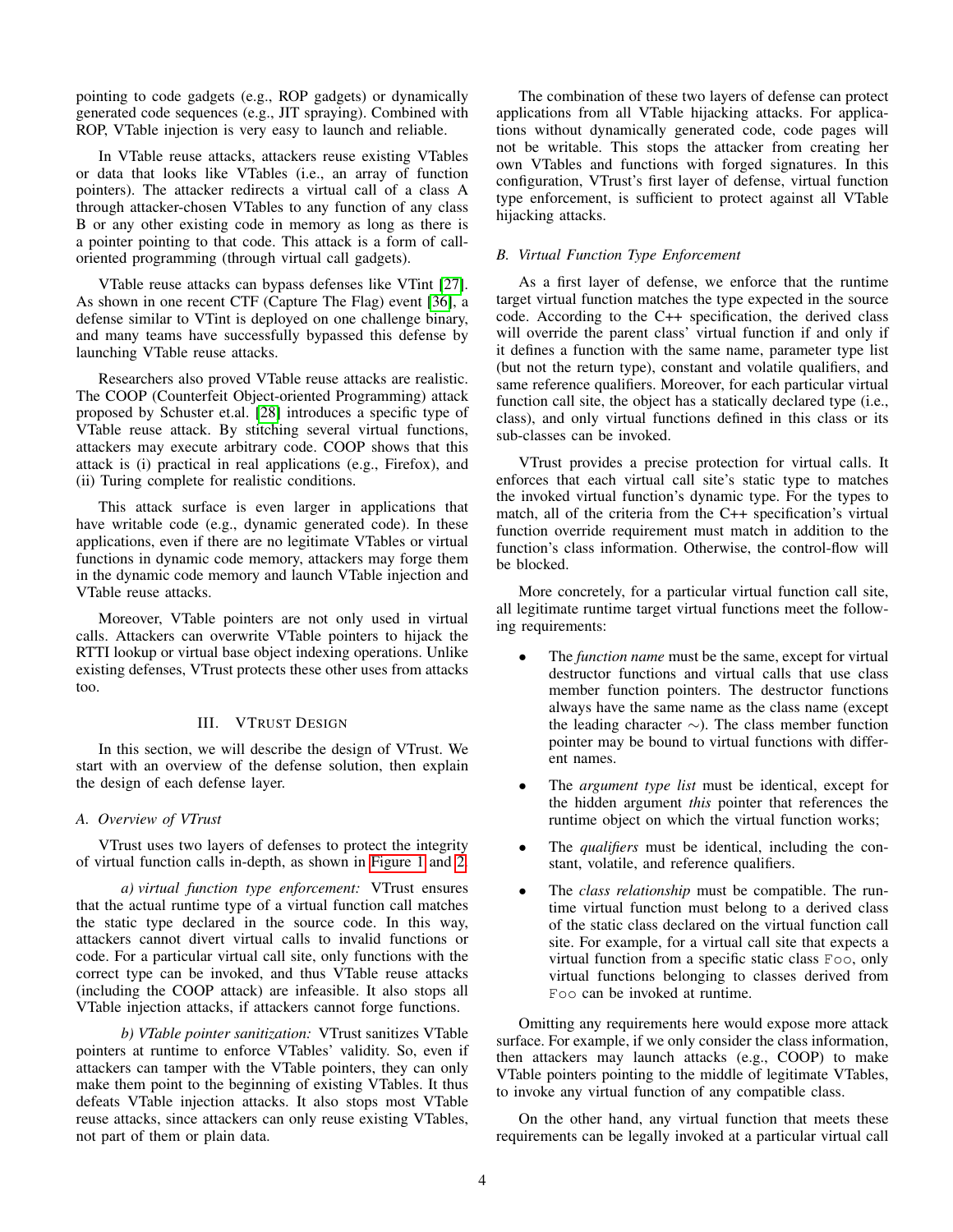sites, per the C++ specification. So we cannot further reduce the set of legitimate transfer targets, without breaking the program's functionality. In other words, this layer of defense provides the most fine-grained protection for virtual calls.

This layer also provides a strong protection against VTable hijacking attacks. It prevents the attacker from invoking any virtual function whose type does not match the call site type. Even if attackers can control VTable pointers and make them point to existing VTables or data (i.e., VTable reuse attacks) or even to attacker-controlled VTables (i.e., VTable injection attacks), they cannot invoke arbitrary virtual functions. Instead, they have to either (1) reuse existing virtual functions with correct type, or (2) find someway of forging the virtual function and the type. However, the first bypass is not exploitable, since it is legitimate control flow. The second bypass does not work, if target programs do not have writable code.

In the following, we will discuss some design choices, as well as the advantages and limitations of this solution.

*1) Fast Runtime Matching:* It would be slow to validate the type (including name, argument type list and so on) byte by byte at runtime, especially for validating whether a class is derived from another class. To facilitate the runtime type check, we encode the virtual function's type information into a word-sized signature. A simple comparison between the expected signature (a constant) and the runtime target function's signature (a memory value) is sufficient to validate the function's type.

More specifically, the signatures are statically computed (i) per virtual function based on the function's prototype and (ii) at the call sites based on the available call-site information. For each virtual function, we will place the signature together with its code. For each virtual function call site, we will instrument a security check, to match the target function's signature with the one expected on this call site. As the signature generation happens at compile time, VTrust can statically ensure that there are no collisions with other functions.

This signature-based type check provides a good runtime performance, better than existing solutions including SafeDispatch [\[29\]](#page-14-6), FCFI [\[23\]](#page-14-0) and RockJIT [\[37\]](#page-14-14). In general, they have to check whether the runtime VTable or function is in a precomputed set. As a result, they need to do a slow lookup operation for each virtual call site.

<span id="page-4-0"></span>*2) Complex Inheritance Support:* When generating the signature for a virtual function, we need to decide its owner class. A virtual function definition may be shared between several classes inherited from a same ancestor. But we can only place one signature with the function. So we choose the top-most primary ancestor that defines this virtual function's interface as the owner class.

Assuming a virtual call site expects a virtual function Foo::func(), and the virtual function func() is first defined in class Bar among Foo's all ancestors, then this virtual call site will use Bar as the owner class to compute the expected signature. For the function  $F \circ \circ : f \circ \circ ($ , it also will use Bar as the owner class to compute its signature.

*3) Modularity Support.:* To compute the signatures, we only need the ancestor information for the target class. As a result, we can generate signatures for virtual call sites and virtual functions when compiling one single module. We can simply analyze one module at a time, and extract the virtual function's type and compute signatures based on the type. This process is simple and fast. Moreover, it has natural modularity support, allowing us to compile target applications module by module. When the class inheritance changes or a new module is added, the default incremental compilation model is sufficient to update everything.

On the other hand, solutions like SafeDispatch and FCFI all need the descendant classes information for each class to perform the checks. It thus requires a whole-program analysis, either by compile-time analysis or runtime merging, to get the knowledge of the complete class hierarchy. As a result, our solution has a better compile-time analysis speed and modularity support.

*4) Dynamic Loading Support:* Our defense supports dynamic loading. Whether or not a new library is loaded, each virtual function's signature and each virtual call site's expected signature will not change. In other words, even if the class inheritance graph may change, our solution remains effective without the need to update any runtime information.

Solutions like FCFI (aka VTV) have to load runtime information to update the class inheritance hierarchy, when loading a new module. However, this process can be done with initializer functions themselves, without modifying the dynamic loader.

*5) Limitations:* Similar to traditional signature-based CFI solutions, this layer of defense is also vulnerable if attackers can forge code with correct signatures, i.e., the target application has writable code. Our solution VTrust can defeat this kind of attack, by deploying an extra layer of defense: VTable pointer sanitization.

Moreover, the way we determine a virtual function's owner class also leaves some attack surface. For example, suppose (1) class Grand is Parent's primary base class, (2) Parent is Child's primary base class, and (3) the virtual function func is first defined in Grand, then for a virtual call site which requires Child::func, the virtual functions Grand::func and Parent::func are also allowed, since they share a same top-most primary base class Grand. In practice, this should leave only a small attack surface, as all these virtual functions (e.g., Grand::func, Parent::func and Child::func) by design should perform a similar action (i.e., generating similar output and side-effects for the same input) but only in different ways. FCFI also has a similar attack surface [\[38\]](#page-14-15).

Furthermore, similar to SafeDispatch and FCFI, our solution also faces a compatibility issue when an external unhardened library is loaded into the process (e.g., by invoking the system call dlopen). For unhardened libraries, there are no signatures associated with its virtual functions, and the security checks we added to the current application will fail if the external virtual function is used. We also deploy a fail-safe error handler similar to the one used in FCFI. If an unhardened library is used, we build a whitelist of target virtual functions. When the security check fails, the error handler will go through this whitelist, checking whether the target virtual function is in the list. If not, a security violation alert is thrown.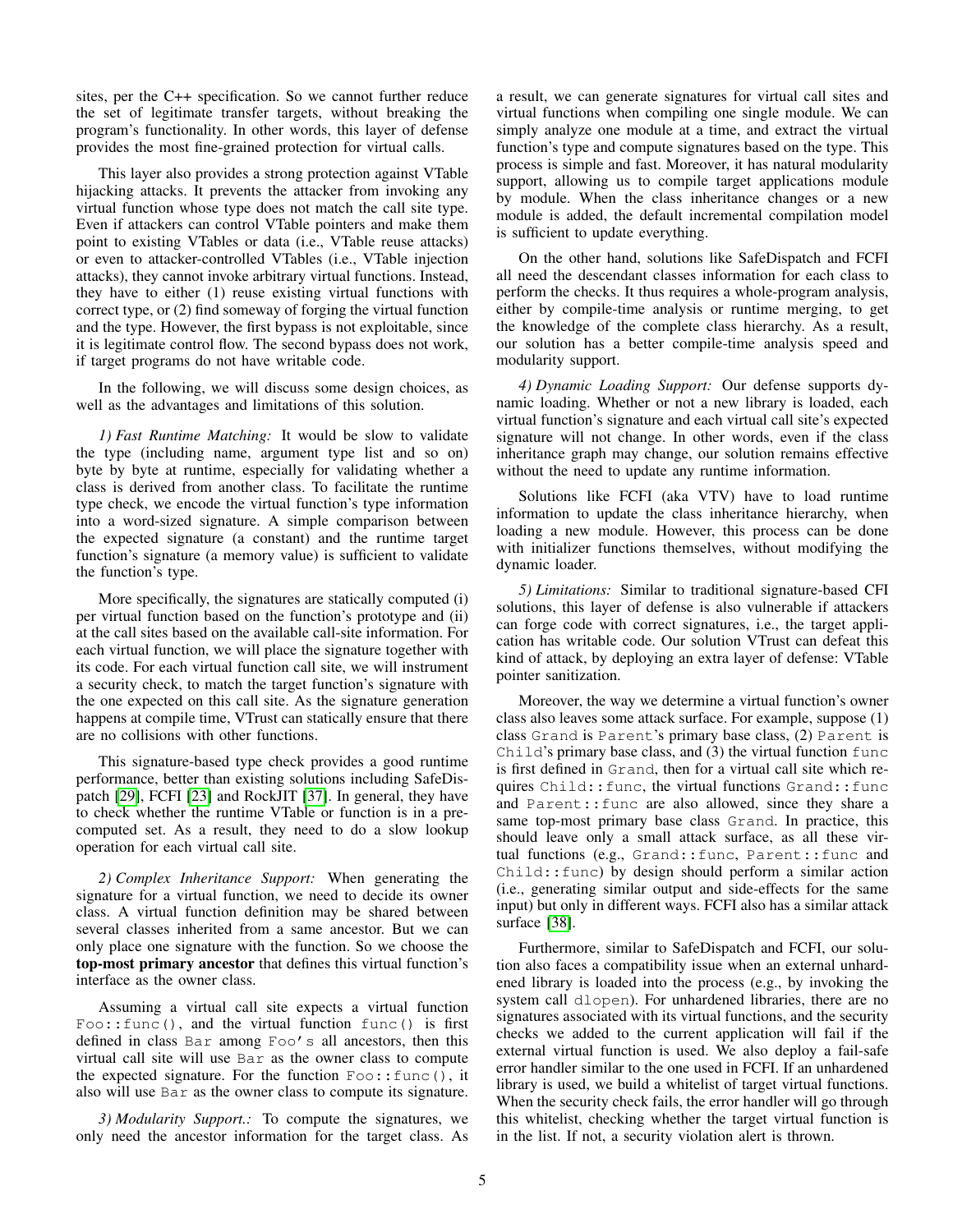In summary, this layer of defense defeats all VTable reuse attacks, including the COOP attack. It can also defeat all VTable injection attacks if target applications have no writable code. Essentially, it is a C++-aware fine-grained CFI policy. Comparing with other solutions for C++ programs, it is much faster in compile-time analysis and runtime execution. It also has natural modularity support without added complexity, as well as a good dynamic loading support. So, we strongly recommend deploying this layer of defense in practice.

#### <span id="page-5-1"></span>*C. VTable Pointer Sanitization*

As discussed in the previous section, for applications supporting dynamic code generation, attackers may bypass the first layer of defense by launching VTable injection attacks and utilizing dynamically generated code to forge virtual functions with correct types (i.e., signatures). As a result, we introduce a second layer of defense, to limit the source of virtual functions. More specifically, we sanitize the VTable pointers to enforce that they point to valid VTables, and thus only existing virtual functions can be invoked on a particular virtual call site.

One straightforward solution is to enforce the integrity of VTable pointers. But unlike VTables themselves, VTable pointers cannot be set to read-only, because these pointers are usually members of objects that are on the writable heap or stack. In order to enforce their integrity, we have to track dataflow at runtime, and prevent all memory write operations from overwriting VTable pointers. Obviously, this solution results in unacceptable performance overhead.

Instead, we enforce the validity rather than the integrity of VTable pointers. Our solution enforces the runtime VTable pointers to be valid, even if attackers have tampered with them. Existing defenses all fall into this category. VTint [\[27\]](#page-14-4) checks whether the target VTable is read-only and T-VIP [\[39\]](#page-14-16) works in a similar way. They both fail to defeat some attacks (e.g., COOP). SafeDispatch [\[29\]](#page-14-6) and FCFI [\[23\]](#page-14-0) check whether the runtime VTable is in a pre-computed legitimate VTable set, introducing high performance overhead.

We propose a novel solution to enforce VTable pointers' validity in this paper, by encoding VTable pointers into VTable indexes when initializing them and decoding VTable indexes when they are accessed (e.g., for virtual calls). In this way, even if attackers can control the VTable pointers in objects, these pointers will first be decoded before being used in virtual calls. As a result, only valid VTables can be used to perform the virtual calls.

A straightforward encoding and decoding solution works in this way: we maintain a whitelist of all legitimate VTable pointers, encode each VTable pointer to an index of this whitelist when assigning VTable pointer to objects, and decode the VTable pointers (i.e., indexes) that are read from the runtime objects to the original pointers by using the whitelist. This solution is simple and can defeat all VTable injection attacks. However, it does not support shared libraries. For example, when a VTable is defined in a shared library, its pointer can hardly be encoded to a unique index, because this library may be used in different applications, i.e., this VTable pointer may be recorded in several whitelists.

Instead, we use a separate whitelist (denoted as local VTMap) for each single library, as well as a global map



<span id="page-5-0"></span>Fig. 3. VTable pointer sanitization solution. Each VTable pointer will be encoded to a VTable index consistinf of a lib\_idx and a local\_idx. A global VTable pointer map (pointed by global\_vtmap) will be used to decode VTable indexes.

(denoted as global VTMap) to perform the VTable pointer encoding and decoding. As shown in [Figure 3,](#page-5-0) each VTable pointer will be encoded into a VTable index (i.e., an integer of the bit width same as the platform), consisting of two subindexes of the same bit width: (1) a lib\_idx that represents the index (to the global VTMap) of the library that uses this VTable; and (2) a local\_idx that represents the index (to the local VTMap) of the VTable inside the library. When decoding a VTable index, we use its lower half (i.e., lib\_idx) to retrieve the local VTMap's address from the global VTMap, then use its upper half (i.e., local\_idx) to retrieve the VTable pointer from the local VTMap.

When compiling a single library, we can build the local VTMap for it, and assign an index local\_idx to each VTable that is used in current library. These indexes are all statically assigned, so that the library can be shared among different applications without modifications. Then we can statically compute the library's index lib\_idx, either by (1) manually specifying or (2) automatically scanning existing libraries indexes and computing a different one.

The global VTMap of each application must be initialized at runtime. Whenever a library is loaded, its local VTMap's address will be registered in this global VTMap, at the specific entry numbered with lib\_idx. We also store the size of the local VTMap into the global VTMap, for further bound checks when accessing the local VTMaps. As a result, this solution provides a good support for incremental compilation and dynamic loading. Similar to virtual function type enforcement, it may cause incompatibility issues when working with unhardened libraries that have VTables.

This layer essentially provides a whiltelist protection. Although attackers may overwrite the VTable pointers, the pointers will be decoded (and therefore validity checked) before being used in virtual calls. As a result, this defense defeats VTable injection attacks. We emphasize that, this layer of defense also provides partial protection against VTable reuse attacks, even if the first layer of defense is absent. It enforces that only legitimate VTables can be used for virtual calls. So attackers can only reuse existing VTables, rather than any other data or the middle of existing VTables on which the COOP attack is based. However, in theory, attackers may still launch some VTable reuse attacks by only reusing existing VTables. Therefore, both defense layers are needed to prevent attacks.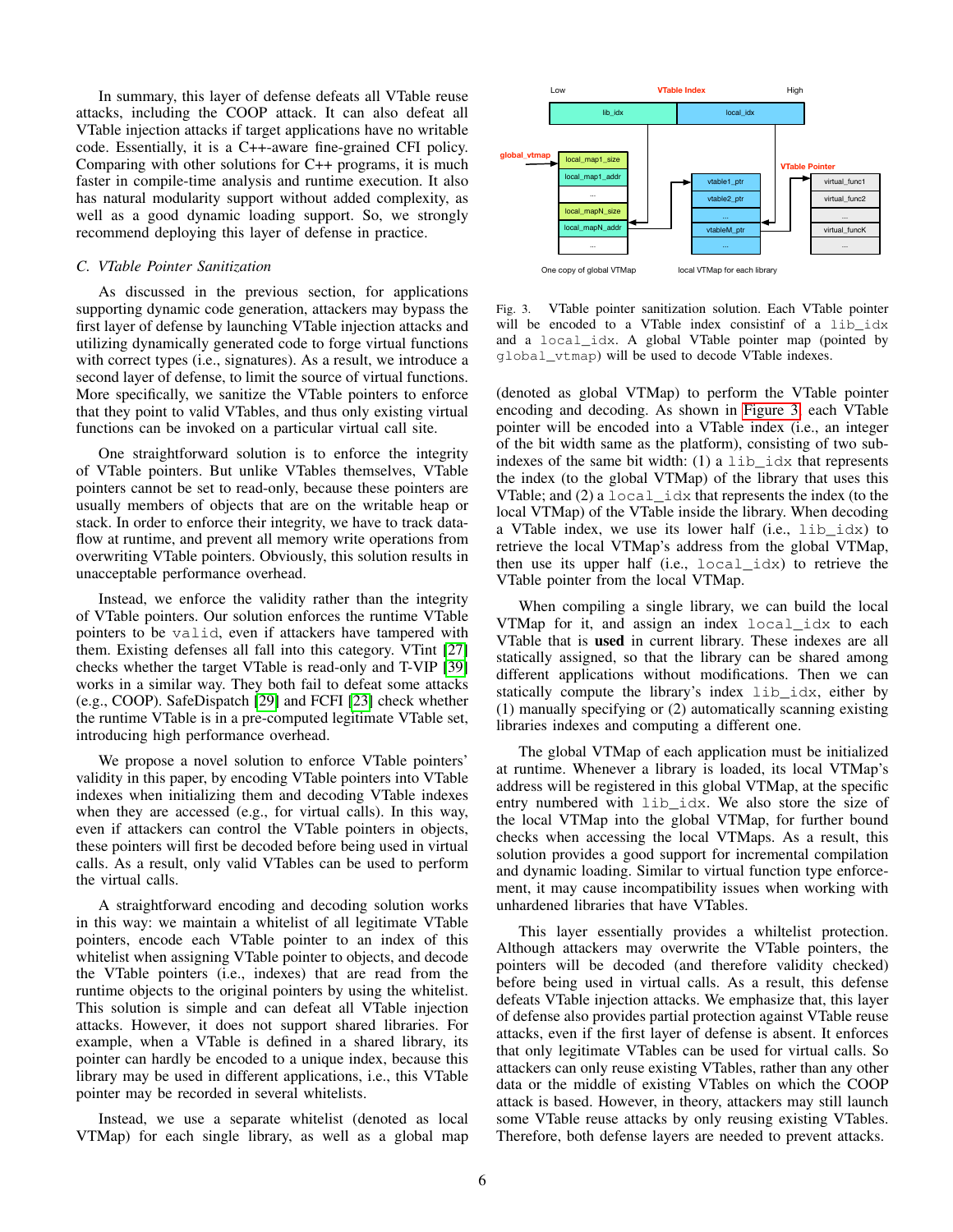

<span id="page-6-1"></span>Fig. 4. Illustration of VTrust's workflow. The first layer of defense is implemented as an compile-time optimization pass and a code generation step. The second layer of defense is implemented as a link-time optimization pass.

*a) Limitations:* Our solution for selecting lib\_idx can avoid conflicts when all code is compiled on the same machine. If code is compiled on different machines, it is not possible to statically determine a unique lib\_idx by manual specification or by scanning for other libraries. This is an engineering challenge we plan to address in future work.

One possible solution is to have the library loader resolve the conflicts like it does for relocation. In fact, conflicts should not be that common in practice, as the number of possible values of lib\_idx is much larger than the number of libraries a typical application links against. Another solution is to use the library name rather lib\_idx to index the local VTMap, which eliminates the conflicts but makes the runtime decoding a little slower.

*b) Alternative VTable Pointer Sanitization Solutions:* We also tested a range check solution to validate VTable pointers. It records all legitimate VTable sections' address ranges, updates this information when libraries are loaded and unloaded, and validates whether the runtime VTable falls in any of these address ranges. However, this alternative is not precise as the VTable encoding and decoding solution we discussed earlier, and also has a higher performance overhead.

### IV. IMPLEMENTATION

<span id="page-6-0"></span>We have implemented a prototype of VTrust using the LLVM [\[40\]](#page-14-17) compiler suite version 3.4 for x64. [Figure 4](#page-6-1) shows the workflow of VTrust. In general, there are four steps in our implementation.

First, we collect VTable related information of the current compilation unit in the compiler frontend (i.e., Clang++), including all virtual functions, all VTable constants, all virtual call instructions, as well as all VTable assignment and read operations. It is worth noting that we do not need to collect the class inheritance information during the compilation, unlike SafeDispatch [\[29\]](#page-14-6) and FCFI [\[23\]](#page-14-0).

This information is kept in the form of LLVM metadata and function attributes, and passed to the optimizer and linker. Some optimizations may remove or replace some LLVM instructions, e.g., the instruction combination optimization. When instructions are removed, some LLVM metadata may be discarded, which causes problems in our link-time analysis. In our prototype, we keep multiple copies of metadata in different instructions when compiling, as well as in the compilation module. During the link-time analysis, we will perform a cross verification to detect such metadata missing issues, and recover the metadata automatically based on other copies.

Second, we instrument type signature checks before virtual call instructions (i.e., the first layer of defense) when performing compile-time optimization.

Third, we utilize LLVM's link-time optimization support (based on the linker's gold plugin feature) to deploy our second layer of defense. More specifically, we encode and decode the VTable pointers before use.

Finally, we instrument type signatures before the body of each virtual function (for the first layer of defense) during code generation. We also verify that all VTables are placed in read-only sections (i.e., layer 0 defense).

We also provide a runtime library VTLib.so for some runtime APIs used by the security checks that we instrumented. All the hardened modules are then linked together by the gold linker, generating the final executable or libraries.

### *A. Virtual Function Type Enforcement*

In the first layer of defense, VTrust will enforce that each runtime virtual function has a matching type (i.e., the name, argument type list, qualifiers, and class information) with the one expected on a virtual call site. To make the runtime check more efficient, we encode the type information into a wordsized hash value. This hash value is used as the signature for each virtual function, and is compared before the virtual function call site. If they do not match, a security violation is detected and the program is terminated.

For each virtual function, we collect its type information from the frontend, compute its signature, and embed this signature right before the function body when generating the native code for this function.

For each virtual function call site, we collect the expected type and compute the expected signature. VTrust will then instrument a security check before this virtual call to match the function's runtime signature against the expected one.

Computing the signature based on a type information is easy, but collecting the type information is not. The qualifiers and argument list type are deterministic. However, the virtual function name and the class information are not.

First, we cannot get a meaningful function name for virtual destructor functions. The derived class' virtual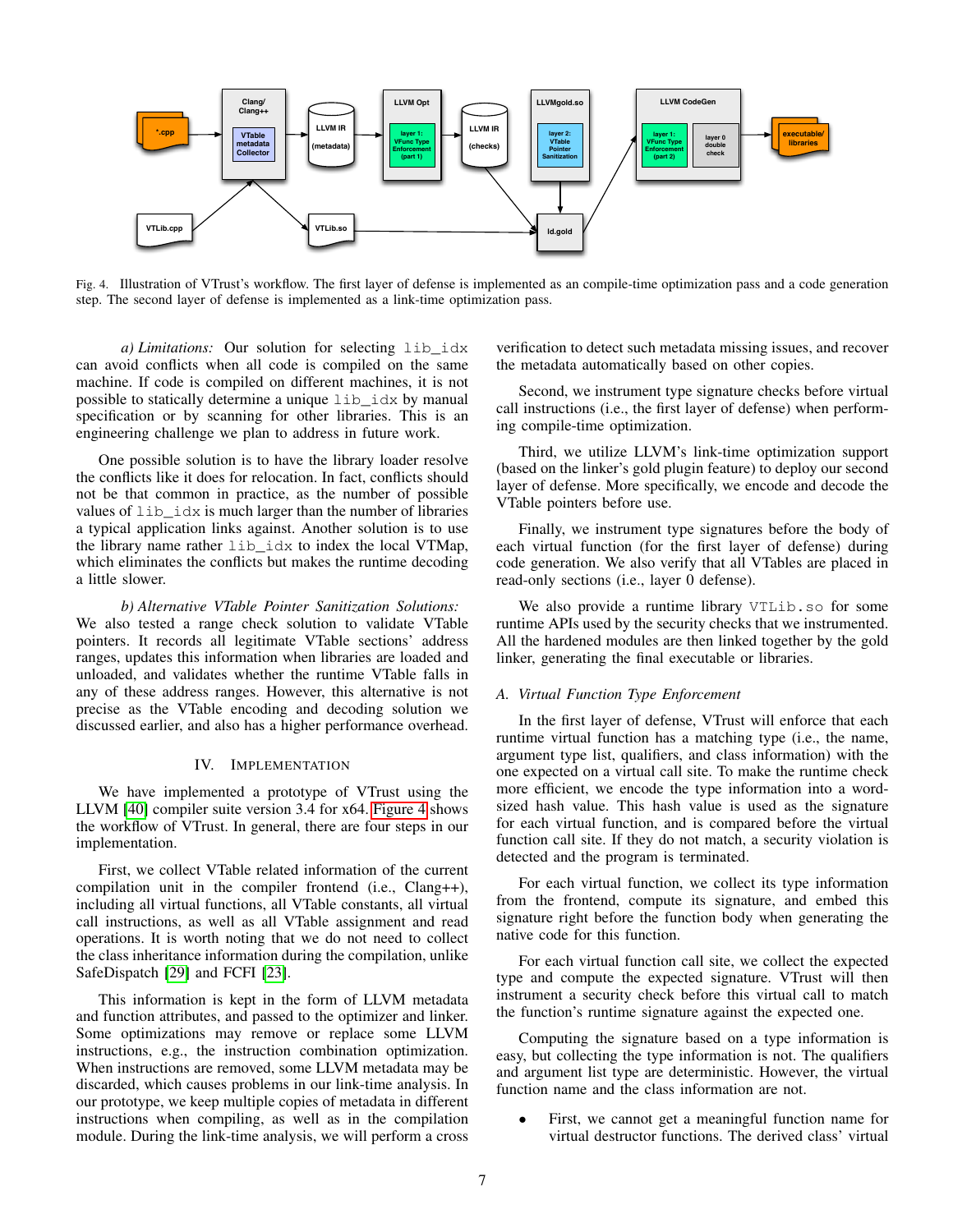

<span id="page-7-0"></span>Fig. 5. Illustration of the class member function pointer issue and solution. Here, virtual functions Base::foo1 and Base::foo2 have a same function type but different name. We instrument an extra signature that is computed without function name before the function body. For virtual call sites that use class member function pointers, we compare this special signature instead of the signature with function names.

destructor function will overload the parent class' virtual destructor function, i.e., they use the same slot in the VTables. But they have different function names. For example, assuming Foo is derived from Bar, then their virtual functions use a same slot in the VTable, but with different names: ∼Foo and ∼Bar.

- Second, we cannot use the virtual function's owner class' information (e.g., name) to compute the signature. For a virtual function call site, we only know a static class. At runtime, the target virtual function may belong to another class. These two classes are often different and their names do not match.
- Third, we cannot get a meaningful function name for virtual call site that uses class member function pointers. As shown in Figure [5,](#page-7-0) the virtual call in function test\_foo does not have a meaningful name.

For the first two issues, similar to choosing owner class for virtual functions as discussed in section [III-B2,](#page-4-0) we choose the destructor name of the top-most primary ancestor class among all its ancestors that defined virtual destructors.

<span id="page-7-1"></span>Algorithm 1. VTable Building and Type Collection Algorithm (Python-style pseudocode). Text in orange is the code we instrumented to collect type information for virtual functions.

```
1 addVTableMethods(TgtClass):
   BaseClass = PrimaryBase(TgtClass)
   # recursive invocation
   4 addVTableMethods(BaseClass)
   # all overrider virtual functions
   for overrider in TgtClass:
     updateVTableEntry(overrider)
       dFunc = get_overriden_func(overrider)
     if isVirtualDestructor(overrider):
10 ancestorFuncName = get_func_name(oldFunc)
       register func name(overrider, ancestorFuncName)
     ancestorClassName = get_class_name(oldFunc)
13 register_class_name(overrider, ancestorClassName)
   # all new virtual functions
   for newFunc in TgtClass:
16 appendVTableEntry(newFunc)
     if isVirtualDestructor(newFunc):
       register_func_name(newFunc, '˜'+TgtClass)
19 register_class_name(newFunc, TgtClass)
```
For each virtual function in a class, there is one slot in the per-class VTable. If a derived class overrides a virtual function, then the overrider takes the slot at the same offset in the VTable of the derived class. The text in black in Algorithm [1](#page-7-1) shows the basic VTable building algorithm used in LLVM. In general, the primary base class initializes the VTable first, and the derived class then updates the VTable slots with overrider functions and extends it with new functions.

Based on this basic algorithm, for each virtual function, we can easily retrieve the function name and class name of the top-most primary class that defines this function. As shown in Algorithm [1,](#page-7-1) for each overrider function, we use the overridden function's name and class information. It is worth noting that, we use the information from the top-most primary class that first defines the virtual function, not from the top-most primary class of the static class (declared in the virtual call site). These two may be different since an object may contain several VTables, due to multiple inheritance.

In this way, we can compute the signature of the type without the complete class inheritance tree. We can collect all the information when the compiler builds the VTable. It makes our compile-time analysis very fast. Moreover, if the programmer extends the class inheritance tree in the future, we do not need to recompile existing modules.

For the third issue, we instrument special security checks for virtual call sites that use class member functions. It reads the signature from a different offset to the function body, which is computed without the function name information. This signature still has the class information, as well as the function prototype information, and thus is strong enough.

## *B. VTable Pointer Sanitization*

In the second layer of defense, VTrust will sanitize VTable pointers at runtime, to enforce they are *valid*. More specifically, we will encode VTable pointers when they are assigned to objects, and decode them when they are used.

*1) VTable Pointer Encoding:* When analyzing a module (i.e., a library or executable since we are working on linktime optimization), we discover all VTable pointer assignment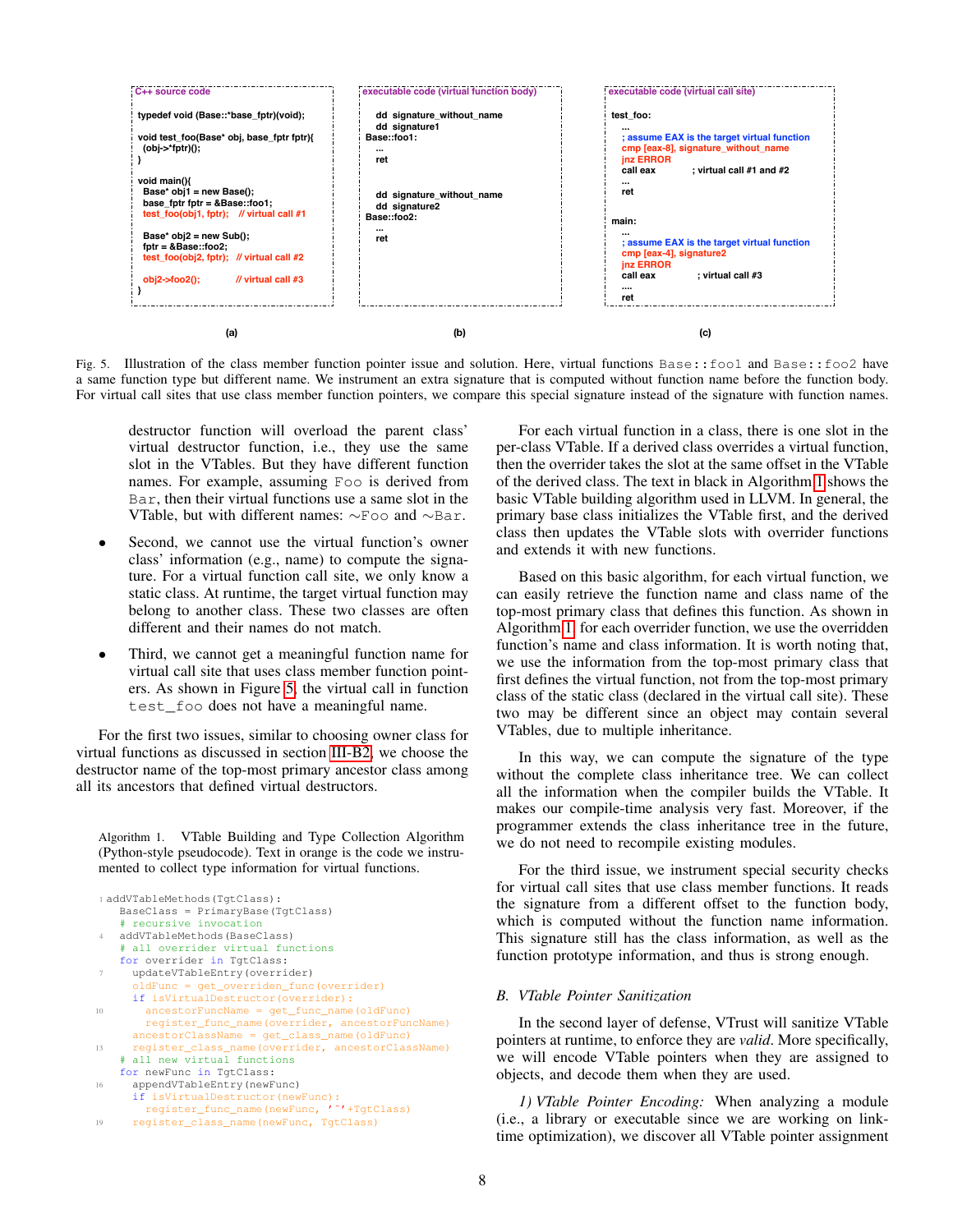operations, including (1) assigning VTable pointers to runtime created objects in constructor functions; (2) filling VTable construction tables (VTT, an auxiliary data structure for complex class inheritance) with VTable pointers; (3) assigning VTable pointers to static typeinfo objects that are used for RTTI; and (4) assigning VTable pointers to some constant static objects. It is worth noting that, for the latter three cases, there are no assignment instructions. Instead, the compiler will directly put the VTable pointer at the proper location.

For each of these VTable pointer assignments, we will replace the pointer with a (statically computed) constant index. As discussed in [Section III-C,](#page-5-1) this index consists of two parts: an index local\_idx to the local library's VTMap, and the index lib\_idx to the global VTMap. We use the order of each VTable pointer in the library as its local\_idx, and use the build order of each library as its lib\_idx (after scanning existing libraries and fixing conflicts). As a result, we can compute the constant index for each VTable pointer at link-time. After encoding, the VTable pointer of each runtime object will be a constant integer.

We create a global VTMap array, which will at runtime hold all loaded libraries' local VTMaps' addresses, in the support library VTLib.so for each application. For each library, we add an initialization function and a local VTMap array. The local VTMap stores addresses of all VTables used in the current library. The initializer function is invoked automatically when the library is loaded, and registers the local VTMap to the global VTMap. More specifically, it updates the global VTMap's lib\_idx-th entry to store the size of the local VTMap and its runtime address. This runtime update operation temporarily maps the global VTMap as writable when loading a library. Most applications only load libraries during initialization, therefore the risk of being attacked during this short time window is low.

*2) VTable Pointer Decoding:* After encoding the VTable pointers, we have to decode them at runtime, when the object's VTable pointer is read out and used for (1) accessing virtual function pointers for virtual calls; (2) accessing offsets of virtual base objects; or (3) accessing RTTI information.

To decode VTable pointers, we first parse the VTable index that is read from the runtime object into two parts: local\_idx and lib\_idx. Then we use the library index lib\_idx to access the global VTMap, and get the library's local VTMap's address and size.

If the lib\_idx is larger than the global VTMap's size, or the local\_idx is larger than local VTMap's size, we raise a security violation exception and terminate the program. Otherwise, the local\_idx is used to access the local VTMap, to get the value of the VTable pointer. Finally, this decoded pointer is used for virtual calls. In this way, even if attackers can overwrite the runtime VTable pointers, e.g., by exploiting use-after-free vulnerabilities, only VTables in the local VTMaps can be used in virtual calls after decoding.

This solution changes the representation of VTable pointers and will cause incompatibility issues if some libraries are not instrumented. But it covers all VTable uses and protects them from attacks. For example, if there are custom virtual calls written in assembly, as shown in the evaluation, traditional defenses may fail to protect them.

<span id="page-8-1"></span>TABLE I. VIRTUAL CALL RELATED STATISTICS FOR SPEC CPU2006 BENCHMARKS WRITTEN IN C++. THE UNIT M STANDS FOR MILLIONS, AND B STANDS FOR BILLIONS.

|               | Runtime Profiling |        |        |        |                             | <b>Static Count</b> |  |
|---------------|-------------------|--------|--------|--------|-----------------------------|---------------------|--|
|               | $\#inst$          | iCall  | iJump  | Return | vtbl.                       | vcall               |  |
| 444 namd      | 39M               | 1.17%  | 37.74% | 61.08% | 3                           | 2                   |  |
| $447$ .dealII | 43B               | 1.01%  | 27.33% | 71.66% | 115                         | 200                 |  |
| 450.soplex    | 144M              | 3.78%  | 41.03% | 55.19% | 51                          | 495                 |  |
| 453.povray    | 29B               | 24.30% | 2.43%  | 73.27% | 48                          | 112                 |  |
| 471.omnetpp   | 22B               | 11.19% | 18.63% | 70.18% | 127                         | 1431                |  |
| 473 astar     | 15B               | 32.95% | 0.07%  | 66.98% | $\mathcal{D}_{\mathcal{L}}$ | 0                   |  |
| 483.xalanc.   | 36B               | 24.42% | 7.81%  | 67.78% | 29                          | 4284                |  |

#### V. EVALUATION

<span id="page-8-0"></span>We evaluate our prototype implementation on the SPEC CPU2006 benchmarks and the open source browser Firefox, to test our prototype's runtime performance and security.

### *A. Virtual Call Statistics*

First, we measure the attack surface of VTable hijacking attacks by gathering virtual call related metrics for these benchmarks, Our results show that a large attack surface exists in real applications. Consequently, defenses like our solution VTrust should be deployed as soon as possible.

*1) Statistics for SPEC2006:* [Table I](#page-8-1) shows the total number of runtime indirect control flow transfers for SPEC CPU2006 benchmarks that include C++ code, and the static count of VTables and virtual calls. At runtime, there are 1% to 33% of instructions are indirect calls. So, it is important to deploy defenses like VTrust to harden these applications.

We also found that, the proportion of return instructions is high for all benchmarks, calling for an efficient stack protection mechanism (which is orthogonal to our work).

Moreover, we found that many indirect control flow transfers at runtime only have a single target. In our runtime profiling, an average of 26% indirect calls, 85% of indirect jumps, and 44% of return instructions only have one runtime target. Such a high number of control transfers with a single target indicates that a localized caching strategy, e.g., devirtualization and inline caching [\[41\]](#page-14-18), might be an interesting future opportunity for optimization. This optimization not only improves the runtime performance, but also reduces some attack surfaces. FCFI [\[23\]](#page-14-0) showed the devirtualization can greatly improve the runtime performance.

*2) Statistics on Firefox:* [Table II](#page-9-0) shows parts of the VTablerelated information in the browser Firefox. We collect these information during compile-time optimization, and thus only libraries or executables are evaluated. The data of all object files are not included here. There are 39 libraries and executables in Firefox, and only 12 of them are listed in this table.

Columns 2-4 shows the VTable related information. The second column shows the count of VTables in each library (or executable). The library libxul.so has 15,801 VTables, indicating that there are thousands of classes in Firefox.

The third column shows the count of VTable pointer assignments. VTable pointers are usually assigned to runtime created objects in the constructor functions. In each constructor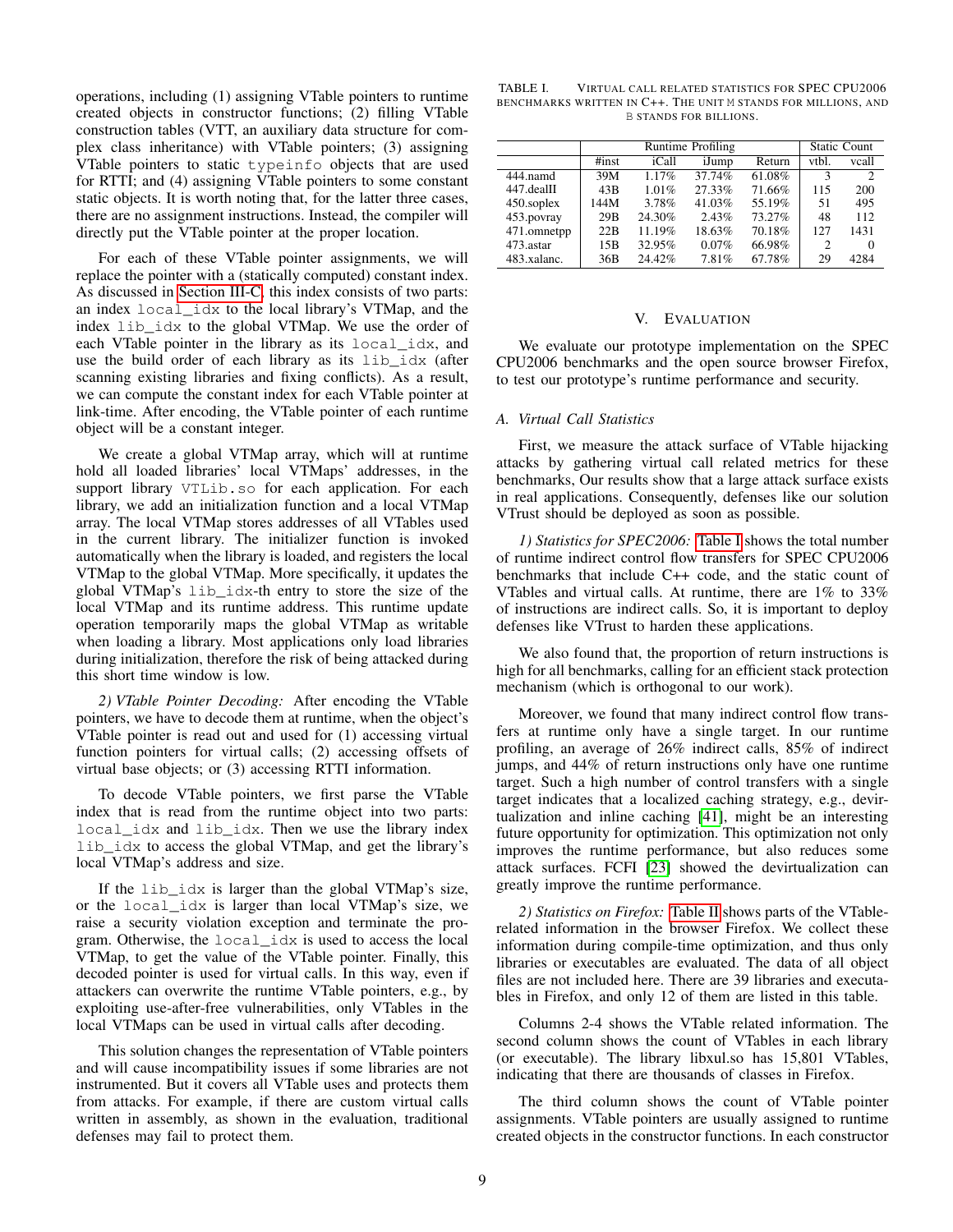<span id="page-9-0"></span>TABLE II. VTABLE-RELATED STATISTICS OF FIREFOX, INCLUDING THE COUNT OF (1) VTABLES, (2) VTABLE POINTER ASSIGNMENTS, (3) VTABLE POINTERS READ OPERATIONS, AND (4) CALL INSTRUCTIONS, AS WELL AS THE RATIO OF INDIRECT CALLS TO CALL INSTRUCTIONS, AND THE RATIO OF VIRTUAL CALLS TO INDIRECT CALLS.

| library/             |       | VTable |       |         | Call Instruction |        |  |  |
|----------------------|-------|--------|-------|---------|------------------|--------|--|--|
| executable           | #     | assign | read  | call    | iCall            | vCall  |  |  |
| makecony             | 173   | 470    | 1831  | 62625   | 6.66%            | 42.85% |  |  |
| genrb                | 173   | 473    | 1831  | 68429   | 6.35%            | 41.10% |  |  |
| icuinfo              | 173   | 470    | 1844  | 66600   | 6.35%            | 42.40% |  |  |
| genccode             | 173   | 470    | 1831  | 61037   | 6.81%            | 42.95% |  |  |
| gencmn               | 173   | 470    | 1831  | 61051   | 6.81%            | 42.95% |  |  |
| icupkg               | 175   | 476    | 1845  | 63197   | 6.89%            | 41.36% |  |  |
| pkgdata              | 175   | 476    | 1845  | 64363   | 6.75%            | 41.43% |  |  |
| gentest              | 174   | 471    | 1846  | 66640   | 6.35%            | 42.42% |  |  |
| gennorm <sub>2</sub> | 179   | 478    | 1837  | 61831   | 6.78%            | 42.73% |  |  |
| gendict              | 174   | 472    | 1831  | 60896   | 6.83%            | 42.94% |  |  |
| js                   | 1420  | 1991   | 3626  | 262502  | 23.26%           | 5.87%  |  |  |
| libxul.so            | 15801 | 26212  | 72874 | 1720021 | 15.21%           | 27.48% |  |  |

function, it may assign multiple VTable pointers to the objects due to multiple inheritance. The library libxul.so has 26,212 VTable pointer assignment operations, indicating that Firefox has thousands of constructors. For each VTable pointer assignment, the optional second layer of VTrust statically encodes the pointer to a constant index before it is assigned to the object.

The fourth column shows the count of VTable pointer read operations. Before accessing VTables (e.g., for virtual calls or RTTI), the VTable pointers will be read from the objects first. VTrust will decode these pointers at runtime. The library libxul.so has 72,874 VTable pointer read operations.

Most of these VTable pointer read operations are used for virtual calls. As shown in this table, there are 71,892 virtual calls  $(=1,720,021*15.21\%*27.48\%)$ , close to the count of VTable pointer read operations. The remaining three columns in the table show the count of call instructions, the ratio of indirect calls to call instructions, and the ratio of virtual calls to indirect calls. It shows that about 40% of indirect calls are virtual calls, which is very high.

From this table, we can see that there is a large attack surface in Firefox. Attackers can find a lot of useful VTables and virtual call sites to launch VTable hijacking attacks. As the paper [\[28\]](#page-14-5) discussed, it is practical to launch COOP attack in Firefox.

#### *B. Performance Overhead*

We have evaluated the performance overhead of VTrust on the SPEC CPU2006 benchmarks and the Firefox web browser.

*1) Runtime Performance on SPEC2006:* To evaluate the performance overhead of VTrust we applied it to the SPEC CPU2006 benchmarks that are written in C++. There are seven C++ benchmark programs in the SPEC CPU2006 suite. We ran the benchmarks under Ubuntu 14.04 LTS on a computer with an Intel Core i7-3770 with eight cores @ 3.40 GHz Processor and 16 GB RAM.

Our current prototype implementation of VTable pointer sanitization only works with the C++11 compatible library libcxx provided by LLVM, which has some compatibility issues with the 471.omnetpp and 447.dealII benchmarks. All



Fig. 6. Performance overhead of VTrust on SPEC CPU2006, when enabling only the first layer of defense (virtual function type enforcement), or only the second layer (VTable pointer sanitization).

other benchmarks and configurations work well. The overhead for virtual function type enforcement is very low, on average 0.72%. The worst case's overhead is about 2.7%. The average overhead for VTable pointer sanitization is 1.4%, and the worst is 5.2%. The average overhead of these two layers together is 2.2%, and the worst case is 8.0%.

*2) Performance on Firefox:* We also measure the performance overhead on a Firefox (version 34.0). We use six popular browser benchmarks, including Microsoft's LiteBrite [\[42\]](#page-14-19), Google's Octane [\[43\]](#page-14-20), Mozilla's Kraken [\[44\]](#page-14-21), Apple's Sunspider [\[45\]](#page-14-22), RightWare's BrowserMark [\[46\]](#page-14-23) and Peace-Keeper [\[47\]](#page-14-24), to test browsers' performance on JavaScript execution, HTML rendering and HTML5 support.

We tested the browser using Ubuntu 14.04 on a computer with an Intel Core i7 with 12 cores @ 3.7 GHz Processor and 16GB RAM. We tested the performance overhead of VTrust's first and second layer separately.

As shown in [Figure 7,](#page-10-0) the first layer of defense (i.e., virtual function type enforcement) introduces negligible performance overhead. On average, the performance overhead is about 0.31%. In the worst case, its performance overhead is about 1.05%. The overhead is so small that in some cases it is even negative. We attribute these fluctuations to caching effects, code layout, or system noise.

The second layer of defense (i.e., VTable pointer sanitization) introduces higher performance overheads. It has a performance overhead of about 1.81% on average. In the worst case, it introduces a performance overhead of 3.21%.

For applications with dynamically generated code (e.g., Firefox), we enforce both layers of VTrust. The performance overhead is close to the accumulation of the overheads of the first layer and the second layer. For example, if we enable both of these two defenses, it introduces an average performance overhead of 2.2%, close to the sum of the standalone virtual function type enforcement's overhead 0.31% and the overhead of VTable pointer sanitization 1.81%.

*a) Practical Experience with Firefox:* Firefox uses some tricks to support multiple platforms, and interactions between JavaScript and C++ code. It implements several special virtual functions nsXPTCStubBase::StubNN, where NN is a number ranging from 0 to 249, by using inline assembly code with mangled names (e.g.,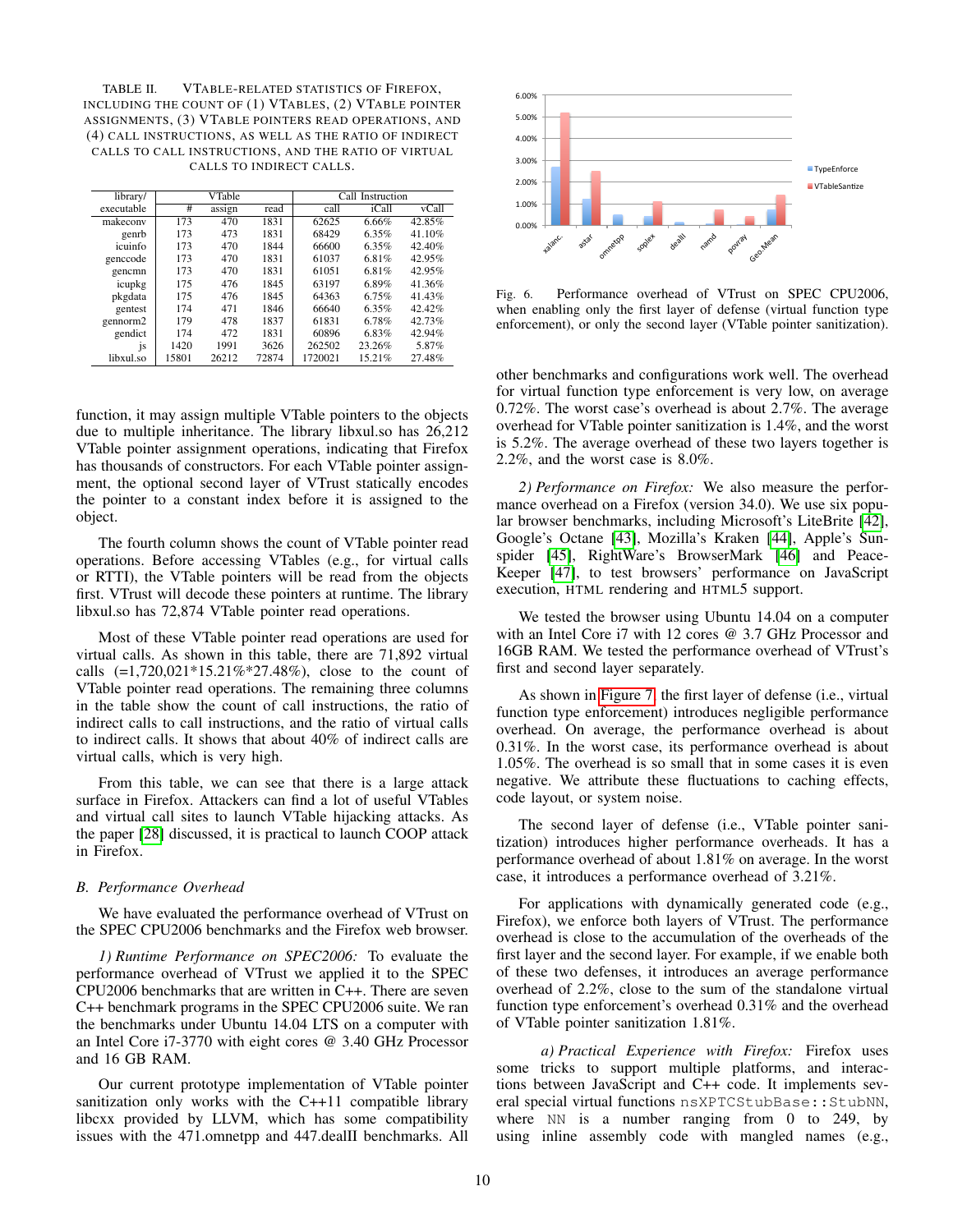

<span id="page-10-0"></span>Fig. 7. Performance overhead of VTrust on Firefox, when enabling only the first layer of defense (virtual function type enforcement), or only the second layer (VTable pointer sanitization).

\_\_ZN14nsXPTCStubBase6StubNNEv). The linker automatically resolves these virtual functions by name at runtime. So, the frontend compiler (e.g., Clang/Clang++ ) does not know the existence of these functions. As a result, VTrust fails to include signatures before these functions, causing false alarms when they are used at virtual call sites that have been instrumented with the first layer of defense. As a workaround, we modify the security violation handler to check whether the target is in the set of special virtual functions (for this application), when a security violation is detected.

Moreover, Firefox also has a special virtual call site, which is simulated in a special function NS\_InvokeByIndex. This function will get an object and a method index as arguments, then do a simulated virtual function call: (1) it reads the VTable pointer from the argument object; (2) it reads the function pointer from the VTable using the method index; and (3) it calls the target method. This in fact is a virtual function call site, but the compiler frontend is not aware of it. As a result, VTrust fails to instruments checks, including the second layer of defense, for this call site. At runtime, encoded VTable pointers will be used here, and will then cause compatibility issues. We can identify this kind of corner cases, and instrument them with VTrust. It is worth noting that, all other existing defenses, including FCFI and SafeDispatch, fail to identify this kind of corner cases, leaving them still vulnerable to VTable hijacking attacks.

### *C. Performance Comparison*

Among all existing solutions that provide a strong protection against VTable hijacking attacks, FCFI [\[23\]](#page-14-0) has the lowest performance overhead. Other solutions, e.g., SafeDispatch, vfGuard and RockJIT, introduce a much higher performance overhead, which will be discussed in [Table IV.](#page-12-0)

For the worst case SPEC benchmarks astar and xalanc, FCFI introduces a performance overhead of 2.4% and 19.2% respectively, while VTrust introduces a comparable performance overhead of 3.7% and 7.9% respectively when enabling both two layers of defenses. An important point is that while the FCFI paper reports a "lower bound" of 4.7% overhead on xalanc, this is not a valid comparison to VTrust. FCFI's "lower bound" configuration uses profile guided optimization (PGO), devirtualization, and replaces the bodies of the FCFI library functions with stubs. We do not consider PGO practical for complex software or a fair technique for benchmarks with a small number of input datasets, like the SPEC CPU2006 benchmarks. In fact, the FCFI authors admit Chrome cannot be built with with PGO and devirtualization. For the browser benchmark sunspider and octane, FCFI introduces an overhead of 1.6% and 2.6% respectively when deployed on Chrome, while VTrust introduces an overhead of 2.8% and 1.5% respectively. So, VTrust introduces a similar performance overhead as FCFI.

FCFI validates the runtime VTable against a legitimate set that is updated when loading libraries are loaded. This validation needs to (1) dynamically update the legitimate set for each virtual call when a library is loaded, (2) resolve the *split-set problem* when a VTable set is created, and (3) perform a slow set lookup operation to validate the runtime VTable. Since the library loading usually finished before benchmark testing, and thus its overhead is not easy to evaluate. Moreover, when the legitimate set's size is large, which is the common case for classes with many derived classes, it will take a longer time to do the runtime lookup.

Our solution VTrust has a negligible overhead of library loading. It only validates the signatures of target functions, and decodes the VTable pointers before they are used. It costs a constant time for each virtual call, and is faster than FCFI in general. More important, for applications without dynamic code, VTrust only validates the signatures of target functions, which is much faster. So, in general, VTrust is faster than existing solutions.

### *D. Memory Overhead*

We evaluated the memory overhead on Firefox in two scenarios: after a cold start and after running a sample benchmark.

After a cold start, the original Firefox uses about 130MB memory (resident set size, RSS). The hardened version Firefox uses about 133MB memory. The absolute memory overhead is about 4MB, and the relative memory overhead is about 3.1%.

Most of the memory overheads are from (1) the instrumented security checks including the type enforcement checks and VTable pointer decoding instructions, (2) the instrumented local VTMaps and the global VTMap that are used for VTable pointer encoding and decoding, (3) the instrumented signatures before each virtual function's body, and (4) the runtime supporting library VTLib.so, introduced by VTrust.

For example, there are 71892 virtual calls in the library libxul.so, and each virtual call costs about 40 bytes for the security checks. As a result, the security checks in this library takes about 2.9MB. Moreover, there are 15801 VTables in this library, taking about 128KB memory.

After running Firefox for a while, e.g., after testing the Kraken benchmark, the original Firefox uses about 299MB memory. The hardened Firefox uses about 303MB memory. The absolute memory overhead is still 4MB, close to the memory overhead in the cold start scenery. The relative memory overhead drops to 1.3%. Our solution VTrust does not use runtime allocated memory, so its absolute memory overhead stays constant.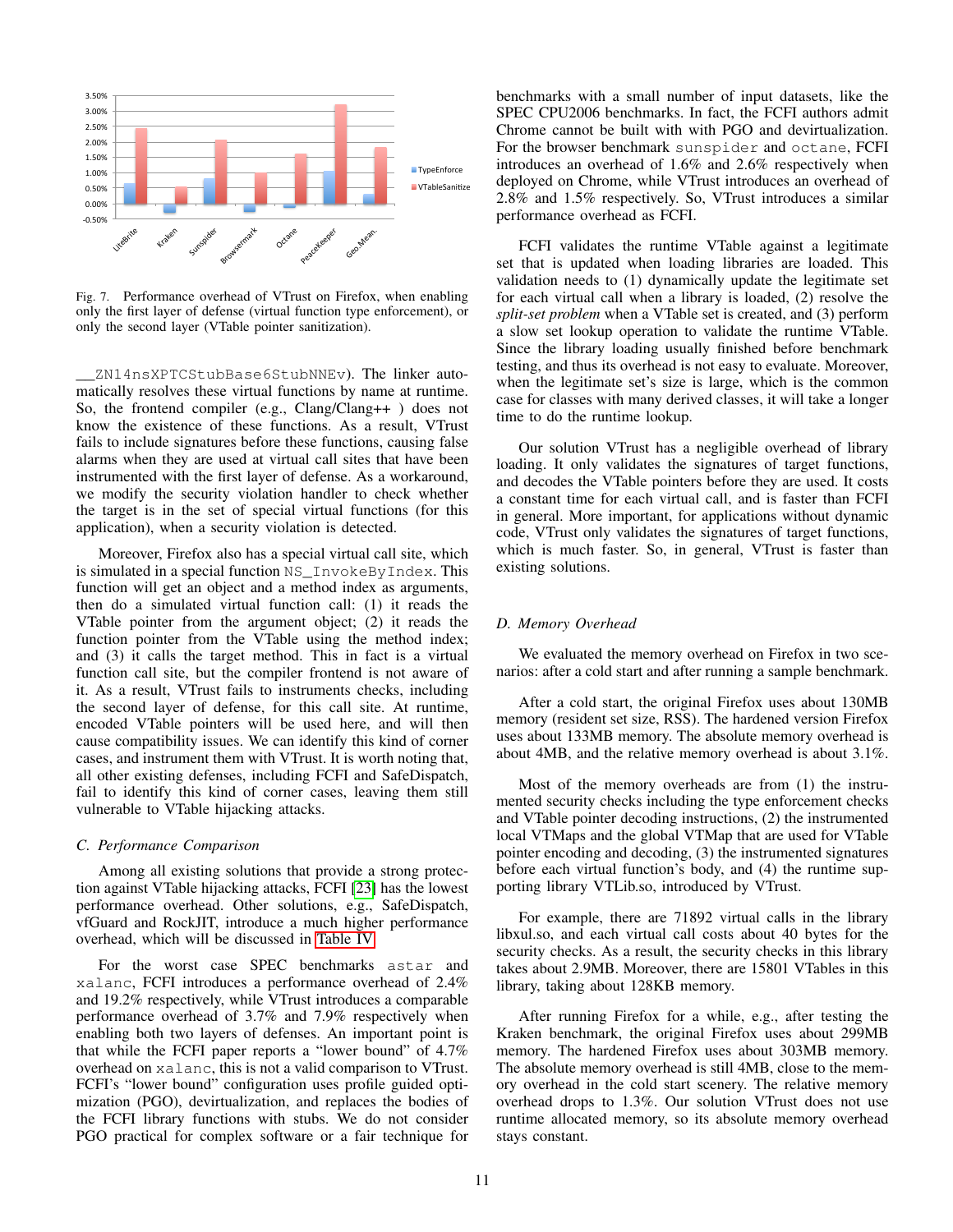TABLE III. PUBLIC VTABLE HIJACKING EXPLOITS AGAINST FIREFOX.

<span id="page-11-1"></span>

| <b>CVE-ID</b> | Exploit Type     | Vul App | Protected  |
|---------------|------------------|---------|------------|
| CVE-2013-1690 | VTable injection | FF 21   | YES        |
| CVE-2013-0753 | VTable injection | FF 17   | <b>YES</b> |
| CVE-2011-0065 | VTable injection | FF 3    | YES        |

### *E. Case Studies*

*1) Real World VTable Injection Attacks:* To evaluate the effectiveness of VTrust, we choose three public real world vtable hijacking exploits. These exploits are publicly available and all target the popular browser FireFox by exploiting useafter-free vulnerabilities. They all inject fake vtables and hijack the control flow. This is the most common VTable hijacking attack seen in practice. Table [III](#page-11-1) shows details for these exploits, including the CVE-ID, target Firefox version, and the type of the exploits.

Experiments are carried out in a virtual machine running Ubuntu 14.04. For each exploit, we download the vulnerable Firefox's source code and compile it with VTrust. After hardening Firefox, we drive the browsers to access malicious URLs containing exploits. Results show that all the exploits we collected are blocked. Therefore, VTrust successfully protects applications from VTable injection attacks.

*2) Real World VTable Reuse Attacks:* Since it is much easier to launch VTable injection attacks than VTable reuse attacks and no defenses against these attacks have been deployed, there are few VTable reuse attacks in real world. We found only one such case, besides the COOP attack published recently. In a recent Capture The Flag event [\[36\]](#page-14-13), there is one challenge program (i.e., zhongguancun) that deploys a similar defense as VTint [\[27\]](#page-14-4). It checks if the runtime VTable is writable. If yes, it terminates the program. The only way to hijack its control flow is through VTable reuse attacks.

More specifically, this challenge program allocates a large buffer on the heap, and several objects close to this buffer. When passing a negative number to the program, it will overflow the buffer on the heap. By exploiting this vulnerability, attackers are able to overwrite the adjacent objects that have VTable pointers. They then overwrite this VTable pointer with a pointer to read-only memory, to bypass the deployed defense.

In fact, attackers can overwrite this VTable pointer to reference an offset in an existing VTable (i.e., a COOP attack). In this way, attackers can invoke a virtual function out of context. On the other hand, the program contains a virtual function that writes arbitrary content to the memory pointed by the function argument, allowing attackers to implement write-what-where primitives. Finally, attackers can overwrite control data, e.g., function pointers in the Global Offset Table, to hijack the control flow.

Several teams have solved this challenge, showing that VTable reuse attacks are feasible. The research paper COOP [\[28\]](#page-14-5) also shows that VTable reuse attacks are practical in larger applications, e.g., Internet Explorer and Firefox.

To evaluate our solution's effectiveness against VTable reuse attacks, we collected several public exploits for this CTF challenge. Then we get the source code of the challenge from the author, and recompile the challenge using our tool VTrust. Finally we modify all these exploits to fit our new environment, and test them against the hardened challenge program. The result shows that all these exploits are blocked when the overwritten VTable pointer is used for virtual calls.

#### VI. RELATED WORK

#### <span id="page-11-0"></span>*A. Control-Flow Hijacking Defense*

Control-flow hijacking attacks (including VTable hijacking attacks) usually utilize memory safety bugs to modify the program state by tampering with code pointers (e.g., return addresses and function pointers), causing the control-flow to divert when the broken code pointers are used.

Effective defense mechanisms against these attacks can be classified on *when* they stop an attack [\[50\]](#page-14-25): (i) at the memory safety level by, e.g., checking bounds of memory access [\[8\]](#page-13-6), [\[51\]](#page-14-26)–[\[53\]](#page-14-27) or enforcing temporal safety on memory [\[9\]](#page-13-10), (ii) when code-pointers are written (i.e., protecting a subset of data) [\[10\]](#page-13-7), or (iii) when corrupted data is used in a computation like for Control-Flow Integrity (CFI) [\[11\]](#page-13-8)–[\[23\]](#page-14-0).

Memory safety-based defenses result in fairly high overhead as many memory read and write operations must be protected with additional guards. Some tools reduce the overhead by restricting protection to write operations only [\[54\]](#page-14-28). Code-Pointer Integrity [\[10\]](#page-13-7) restricts the protection in another dimension by protecting a subset of all pointers: code pointers and any data structure that references code pointers.

CFI protects against control-flow hijacking attacks by adding guards before indirect control-flow transfers, which restricts each indirect control-flow transfer to the set of valid targets as determined by a static analysis (usually a typebased points-to analysis). CFI can stop attacks such as returnto-libc [\[55\]](#page-14-29) and ROP [\[2\]](#page-13-11). HyperSafe [\[13\]](#page-13-12) enforces a finegrained CFI policy for virtual machine managers. Recent approaches [\[17\]](#page-13-13), [\[19\]](#page-13-14) directly rewrite binaries and provide a coarse-grained CFI protection.

However, CFI faced several adoption hurdles: the finegrained CFI solutions usually do not support separate compilation, few of them provide precision protection for C++ programs, and many of them induce fairly high overhead. Relaxed implementations can be circumvented [\[56\]](#page-14-30)–[\[58\]](#page-14-31). Our solution VTrust provides a fine-grained CFI for only virtual calls. It does not rely on a whole-program analysis and provides modularity support.

#### *B. VTable hijacking Defense*

Researchers also proposed some specific virtual call protection solutions. [Table IV](#page-12-0) shows a brief comparison between these solutions and our solution VTrust, including the effectiveness of each defense, the support of incremental building (i.e., modularity support), dynamic loading of external libraries (i.e., mixed code) and dynamic generated code (i.e., writable code), as well as the performance of compile-time class hierarchy analysis and runtime overhead.

The VTint [\[27\]](#page-14-4), T-VIP [\[39\]](#page-14-16) solutions are binary-rewriting based defense mechanisms. VTint places VTables in a special read-only section and adds instrumentation before virtual calls to check if the runtime target VTable is in this read-only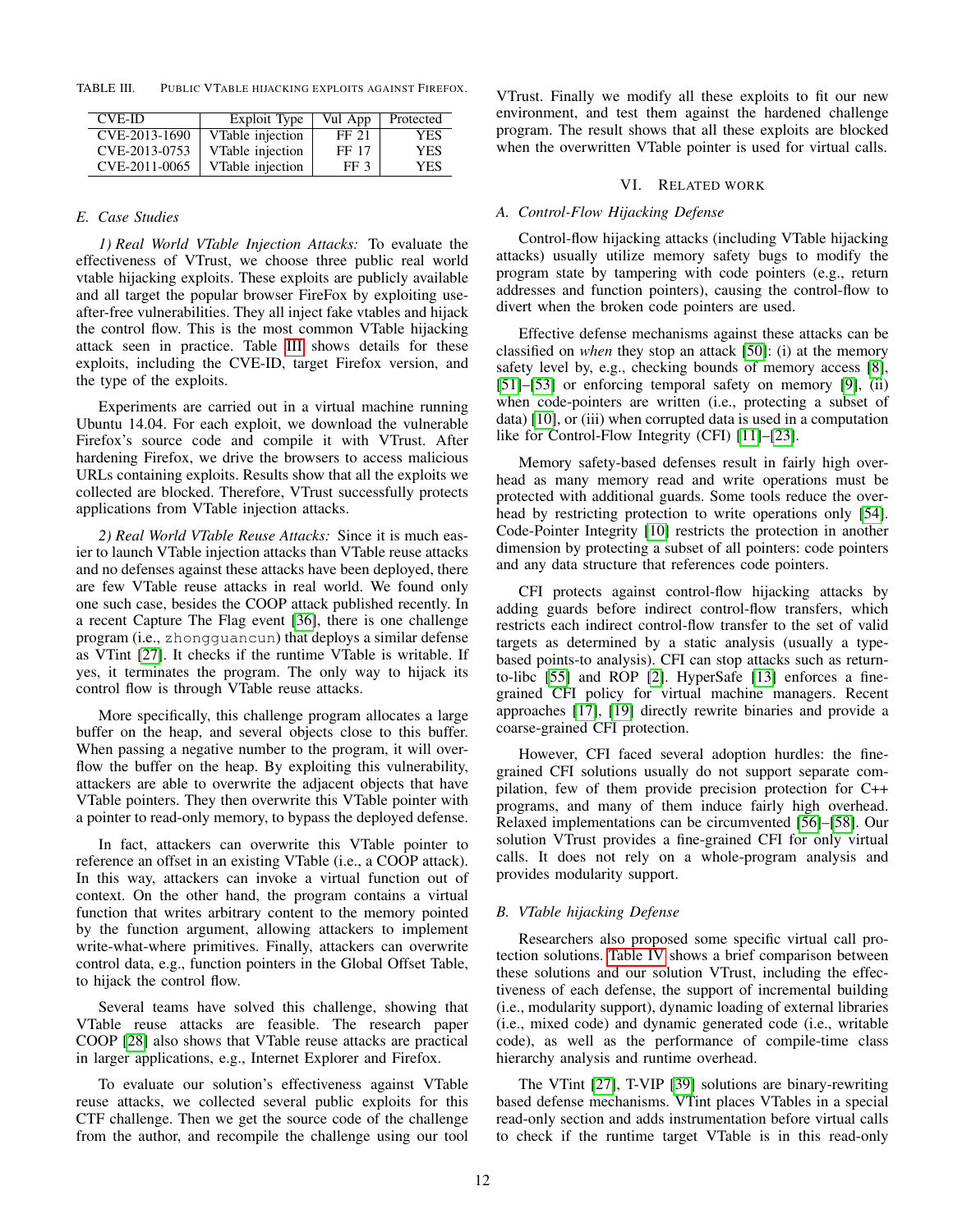<span id="page-12-0"></span>

| TABLE IV. | COMPARISON BETWEEN DEFENSES AGAINST VTABLE HIJACKING ATTACKS, INCLUDING WHETHER THEY CAN (1) DEFEAT VTABLE                       |  |
|-----------|----------------------------------------------------------------------------------------------------------------------------------|--|
|           | HIJACKING, AND SUPPORT (2) INCREMENTAL BUILDING (I.E., MODULARITY), (3) EXTERNAL LIBRARIES, AND (4) WRITABLE CODE (I.E., DYNAMIC |  |
|           | GENERATED CODE). THIS TABLE ALSO SHOWS THE COMPARISON OF (5) SPEED OF CLASS HIERARCHY ANALYSIS, (6) SOURCE CODE DEPENDENCY, AND  |  |
|           | (7) PERFORMANCE OVERHEAD. THE ABBREVIATION SD STANDS FOR SAFEDISPATCH, FCFI STANDS FOR FORWARD EDGE CONTROL-FLOW INTEGRITY. IN   |  |
|           | THE dynamic loading COLUMN, Y/N MEANS THE DEFENSE SUPPORTS LOADING HARDENED OR ANALYZED LIBRARIES, BUT NOT UNHARDENED ONES.      |  |

| defense<br>solution                                                                                | able to defend?<br>VTable injection | VTable reuse                  | incremental<br>building  | external<br>libraries                  | writable<br>code  | class hierarchy<br>analysis speed           | source code<br>dependency | performance<br>overhead                                                   |
|----------------------------------------------------------------------------------------------------|-------------------------------------|-------------------------------|--------------------------|----------------------------------------|-------------------|---------------------------------------------|---------------------------|---------------------------------------------------------------------------|
| VTint $[27]$<br><b>T-VIP [39]</b><br>vfGuard [48]<br>original CFI [11]                             | partial                             | partial<br>partial<br>partial | N/A<br>N/A<br>N/A<br>N/A | Y/N<br>Y/N                             | N                 | N/A<br>N/A<br>N/A<br>N/A                    | N<br>N<br>N<br>N          | $2\%$<br>$2.2\%$<br>18.3%<br>16%                                          |
| VTGuard [49]<br>SD-vtable [29]<br>SD-method [29]<br>RockJIT [37]<br>FCFI-VTV [23]<br><b>VTrust</b> | N                                   |                               | N                        | Y/N<br>Y/N<br>Y/N<br>Y/N<br>Y/N<br>Y/N | N<br>$\mathbf{V}$ | N/A<br>slow<br>slow<br>slow<br>fair<br>fast |                           | $< 0.5\%$<br>30%<br>$7\%$<br>$10.8\%$<br>about $3\%$<br>$0.72\%$ or 2.2\% |

section. It can defeat all VTable injection attacks, but only a few VTable reuse attacks (i.e., reusing existing data rather than VTables). Attackers may reuse existing VTables to launch attacks [\[28\]](#page-14-5) to bypass it. T-VIP works in a similar way, but does not provide any protection against VTable reuse attacks. They both introduce a low performance overhead, and are able to protect applications with writable code.

VfGuard [\[48\]](#page-14-32) is another binary level defense. It filters virtual functions at runtime based on some features, e.g., the index of the function inside a VTable. It uses dynamic instrumentation tool PIN [\[59\]](#page-14-34) to validate these filters, and thus has a high performance overhead. Since the filters used by vfGuard are permissive, it only provides a partial protection against VTable reuse attacks. Moreover, all these three binary solutions rely on some heuristics to identify VTable related operations in programs, and may also cause false negatives in some cases, i.e., some virtual calls are not protected.

The original CFI [\[11\]](#page-13-8) also provides some protection against VTable hijacking. However, it cannot defeat all VTable hijacking attacks, because it does not utilize the type information of virtual functions. Moreover, it does not support writable code and incurs a higher performance overhead.

VTGuard [\[49\]](#page-14-33) is a lightweight source code level defense, similar to stack canaries, that instruments secret cookies at the end of legitimate VTables. Its performance overhead is extremely low. However, it is vulnerable to information leakage attacks. Attackers may leak the secret cookies and inject fake VTables with correct cookies. So, it cannot defeat VTable injection attacks, nor protect applications with writable code.

SafeDispatch [\[29\]](#page-14-6), RockJIT [\[37\]](#page-14-14) and FCFI [\[23\]](#page-14-0) work on programs' source code too. SafeDispatch resolves the set of legitimate VTables (or virtual functions) for each virtual function call by performing a class hierarchy analysis (CHA) at compile-time, and validates the runtime VTable (or virtual function) against this set. It requires a heavy compile-time class hierarchy analysis, which prevents the incremental compilation. It uses a set lookup operation that is slow to perform the security check, introducing a high performance overhead.

RockJIT is based on a fine-grained signature-based CFI

solution MCFI [\[22\]](#page-14-35) that only protects C code, and extends it to Just-in-Time compiled code and virtual calls. RockJIT also performs a CHA analysis like SafeDispatch, and introduces a very high performance overhead as well. Unlike SafeDispatch, it supports separate compilation by emitting the class hierarchy information into each module and combining them at link time. However, it also has to rebuild the whole program, when the class hierarchy changes. VTrust only uses signature matching (i.e., type enforcement) to protect virtual calls, without the requirement of class hierarchy information, which provides a better compatibility and performance.

FCFI proposes several methods to protect indirect call and jump instructions. Its method VTV also validates if the target VTable is in a legitimate set. But it only analyzes parts of the class hierarchy information when compiling, and utilizes the runtime initializer functions to update the overall class hierarchy. In this way, it supports incremental building with a faster class hierarchy analysis.

However, it also needs a slow runtime set lookup operation to perform the security check. The performance overhead not only depends on the count of virtual calls, but also the size of the legitimate VTabe set. In applications with complex class hierarchy, the performance overhead would be higher. Moreover, it needs to perform an extra check each time a new VTable set is created, to overcome the *split-set problem* [\[23\]](#page-14-0), causing a high overhead when loading a new library.

FCFI's overhead ranges from 2.4% to 19.2% for SPEC applications, and from 1.6% to 8.4% for the Chrome browser when testing different benchmarks. Our solution VTrust introduces an average overhead of 0.72% and 0.31% for SPEC and Firefox respectively, when only enabling the first layer. Even with the extra second layer of defense, the average overhead of VTrust is about 2.2%, comparable with FCFI. FCFI also introduces a profile guided optimization to perform devirtualization, i.e., translating virtual calls to direct calls. This optimization helps improve the overall performance a lot. It can also be adopted by other defenses, such as VTrust.

Our solution VTrust uses the signature matching to enforce virtual functions' type and provide a most fine-grained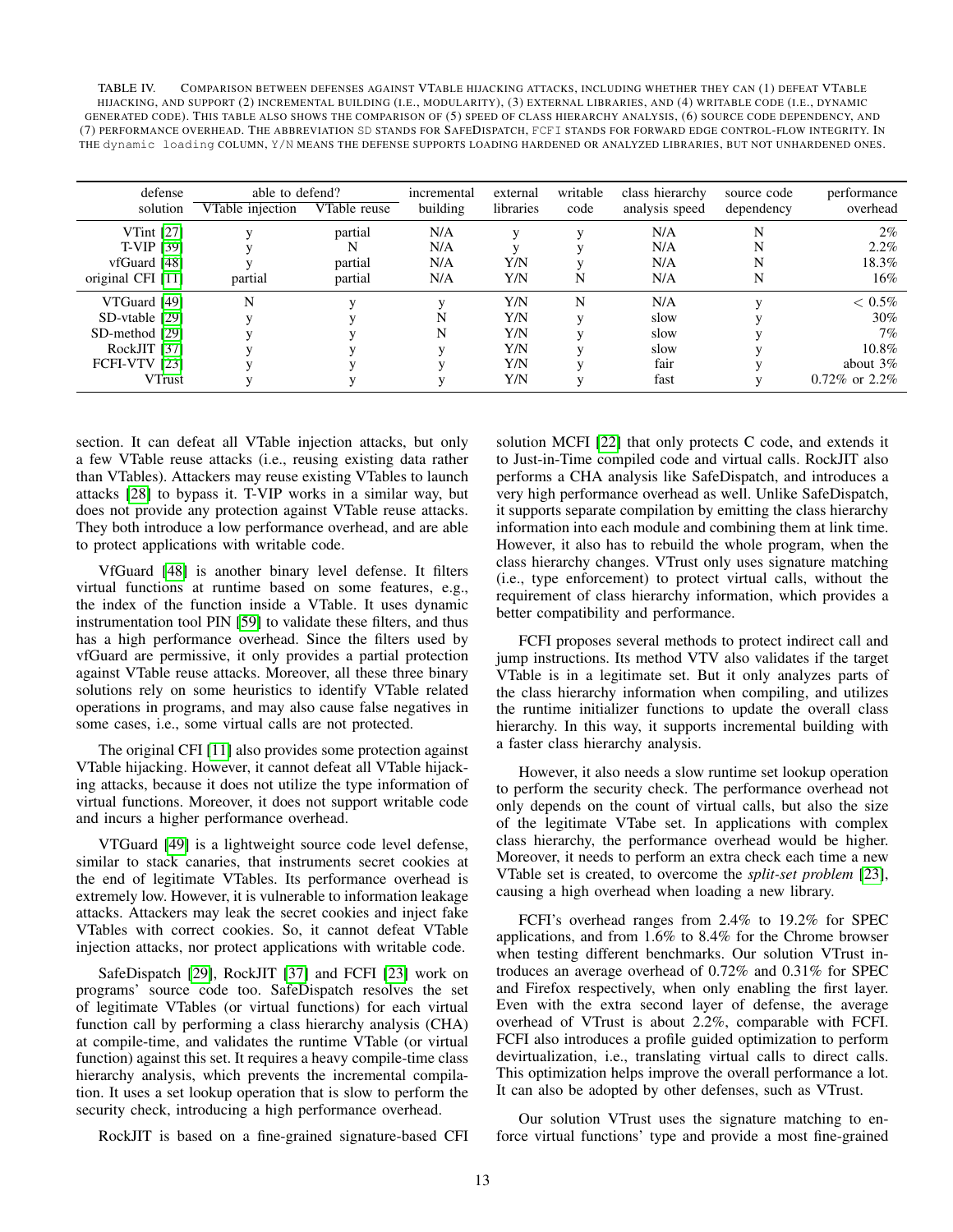CFI protection, and an optional extra layer of defense to validate VTable pointers' validity in case target applications have writable code allowing attackers to forge functions with correct signatures. It does not need any global class hierarchy information, and thus it has a faster static analysis and natural modularity support. Its performance overhead is also better than most of existing solutions. Moreover, the overhead of each security check instrumented by VTrust is constant, irrelevant to the class hierarchy. It is also able to identify corner cases, and provides a complete protection against VTable hijacking attacks.

All six of these source code level defenses support dynamically loaded libraries. When a hardened library is dynamically loaded into the process, the runtime class hierarchy is updated, so the newly loaded virtual functions are allowed to be called. However, if an unhardened library is loaded into the process, all these solutions may cause false positives because the class hierarchy is missing the classes from the loaded library. Usually, a special fallback failure function that tracks a whitelist can be embedded in the security check to catch such false positives.

### VII. CONCLUSION

<span id="page-13-9"></span>VTable hijacking attacks are one of the most critical threats to modern applications written in C++. Few solutions have been deployed in practice. We propose a lightweight compilerbased two-layer defense VTrust, to defeats all VTable hijacking attacks. The first layer enforces that the runtime target virtual function matches the type expected in the source code. The second layer enforces that each VTable pointer references a valid VTable. Modern compilers usually place VTables in readonly sections, forming a default layer of defense (i.e., layer 0).

Combined with the layer 0, the first layer protects applications from all VTable hijacking attacks if target applications have no dynamically generated code (e.g., just-in-time compiled code). Combined with the second layer, it blocks all VTable hijacking attacks even if there is dynamically generated code. Evaluating the performance of our prototype implementation shows that we achieve low overhead for standard benchmarks and browsers. A security evaluation using existing VTable hijacking exploits shows that our prototype successfully protects against attacks. We strongly recommend deploying the first layer of defense in practice, because it provides a very low performance overhead, and a good modularity support and a strong security enhancement.

#### ACKNOWLEDGEMENTS

We thank the anonymous reviewers for their constructive suggestions on this work. This material is based upon work supported, in part, by the National Science Foundation under Grant No. CNS-1513783 and CNS-1464155, DARPA award HR0011-12-2-005 and FA8750-14-C-0118, and FORCES (Foundations Of Resilient CybEr-Physical Systems), which receives support from the National Science Foundation (NSF award numbers CNS-1238959, CNS-1238962, CNS-1239054, CNS-1239166). It is also supported, in part, by the National Science Foundation of China under Grant 61402125 and 61572149.

#### **REFERENCES**

- <span id="page-13-0"></span>[1] Nergal, "The advanced return-into-lib(c) exploits," *Phrack*, vol. 11, no. 58, p. [http://phrack.com/issues.html?issue=67&id=8,](http://phrack.com/issues.html?issue=67&id=8) 2007.
- <span id="page-13-11"></span>[2] H. Shacham, "The Geometry of Innocent Flesh on the Bone: Returninto-libc without Function Calls (on the x86)," in *CCS: ACM Conference on Computer and Communications Security*, 2007.
- <span id="page-13-1"></span>[3] S. Checkoway, L. Davi, A. Dmitrienko, A.-R. Sadeghi, H. Shacham, and M. Winandy, "Return-Oriented Programming without Returns," in *CCS: ACM Conference on Computer and Communications Security*, 2010.
- <span id="page-13-2"></span>[4] T. Bletsch, X. Jiang, V. W. Freeh, and Z. Liang, "Jump-Oriented Programming: a new class of code-reuse attack," in *ASIACCS: ACM Symposium on Information, Computer and Communications Security*, 2011.
- <span id="page-13-3"></span>[5] A. van de Ven and I. Molnar, "Exec Shield," [https://www.redhat.com/](https://www.redhat.com/f/pdf/rhel/WHP0006US_Execshield.pdf) [f/pdf/rhel/WHP0006US](https://www.redhat.com/f/pdf/rhel/WHP0006US_Execshield.pdf) Execshield.pdf, 2004.
- <span id="page-13-4"></span>[6] PaX-Team, "PaX ASLR (Address Space Layout Randomization)," [http:](http://pax.grsecurity.net/docs/aslr.txt) [//pax.grsecurity.net/docs/aslr.txt,](http://pax.grsecurity.net/docs/aslr.txt) 2003.
- <span id="page-13-5"></span>[7] E. Hiroaki and Y. Kunikazu, "ProPolice: Improved stack-smashing attack detection," *IPSJ SIG Notes*, pp. 181–188, 2001.
- <span id="page-13-6"></span>[8] S. Nagarakatte, J. Zhao, M. M. Martin, and S. Zdancewic, "SoftBound: Highly Compatible and Complete Spatial Memory Safety for C," in *PLDI: Conference on Programming Languages Design and Implementation*, 2009.
- <span id="page-13-10"></span>[9] ——, "CETS: Compiler Enforced Temporal Safety for C," in *ISMM: International Symposium on Memory Management*, 2010.
- <span id="page-13-7"></span>[10] V. Kuzentsov, L. Szekeres, M. Payer, G. Candea, D. Song, and R. Sekar, "Code pointer integrity," in *OSDI: Usenix Symposium on Operating Systems Design and Implementation*, 2014.
- <span id="page-13-8"></span>[11] M. Abadi, M. Budiu, U. Erlingsson, and J. Ligatti, "Control-Flow Integrity," in *CCS: ACM Conference on Computer and Communications Security*, 2005.
- [12] Ú. Erlingsson, M. Abadi, M. Vrable, M. Budiu, and G. C. Necula, "XFI: Software guards for system address spaces," in *OSDI: Usenix Symposium on Operating Systems Design and Implementation*, 2006.
- <span id="page-13-12"></span>[13] Z. Wang and X. Jiang, "Hypersafe: A lightweight approach to provide lifetime hypervisor control-flow integrity," in *Proceedings of the 2010 IEEE Symposium on Security and Privacy*, ser. SP '10. Washington, DC, USA: IEEE Computer Society, 2010, pp. 380–395. [Online]. Available:<http://dx.doi.org/10.1109/SP.2010.30>
- [14] P. Philippaerts, Y. Younan, S. Muylle, F. Piessens, S. Lachmund, and T. Walter, "Code pointer masking: Hardening applications against code injection attacks," in *DIMVA: Conference on Detection of Intrusions and Malware and Vulnerability Assessment*, 2011.
- [15] T. Bletsch, X. Jiang, and V. Freeh, "Mitigating Code-reuse Attacks with Control-flow Locking," in *ACSAC: Annual Computer Security Applications Conference*, 2011.
- [16] B. Zeng, G. Tan, and U. Erlingsson, "Strato: A Retargetable Framework for Low-level Inlined-reference Monitors," in *Usenix Security Symposium*, 2013.
- <span id="page-13-13"></span>[17] C. Zhang, T. Wei, Z. Chen, L. Duan, L. Szekeres, S. McCamant, D. Song, and W. Zou, "Practical control flow integrity and randomization for binary executables," in *Proceedings of the 2013 IEEE Symposium on Security and Privacy*, ser. SP '13. Washington, DC, USA: IEEE Computer Society, 2013, pp. 559–573. [Online]. Available:<http://dx.doi.org/10.1109/SP.2013.44>
- [18] C. Zhang, T. Wei, Z. Chen, L. Duan, S. McCamant, and L. Szekeres, "Protecting Function Pointers in Binary," in *ASIACCS: ACM Symposium on Information, Computer and Communications Security*, 2013.
- <span id="page-13-14"></span>[19] M. Zhang and R. Sekar, "Control flow integrity for cots binaries," in *Proceedings of the 22Nd USENIX Conference on Security*, ser. SEC'13. Berkeley, CA, USA: USENIX Association, 2013, pp. 337–352. [Online]. Available:<http://dl.acm.org/citation.cfm?id=2534766.2534796>
- [20] B. Niu and G. Tan, "Monitor Integrity Protection with Space Efficiency and Separate Compilation," in *CCS: ACM Conference on Computer and Communications Security*, 2013.
- [21] J. Criswell, N. Dautenhahn, and V. Adve, "KCoFI: Complete Control-Flow Integrity for Commodity Operating System Kernels," in *IEEE Symposium on Security and Privacy*, 2014.